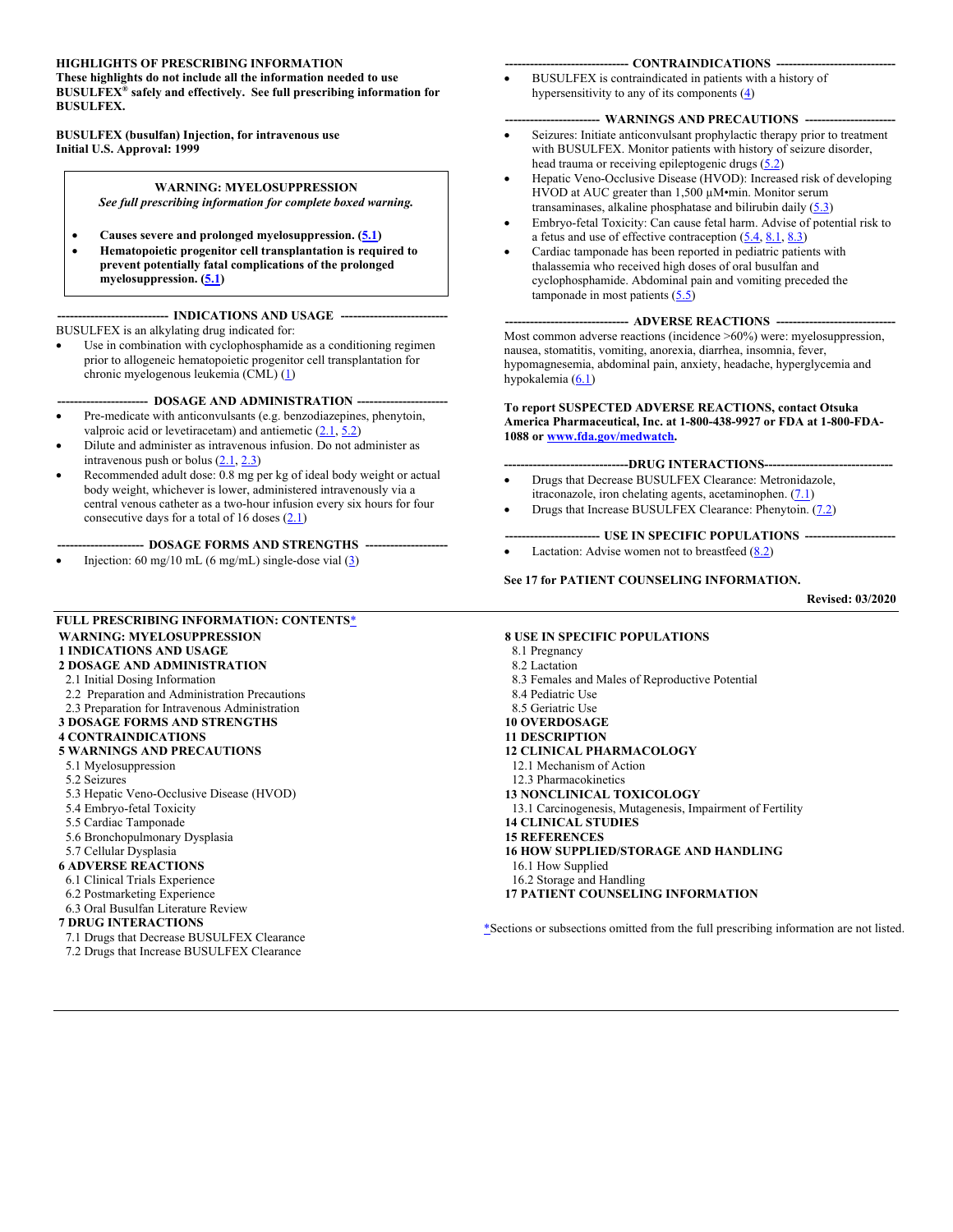#### **WARNING: MYELOSUPPRESSION**

<span id="page-1-3"></span><span id="page-1-2"></span>**BUSULFEX (busulfan) Injection causes severe and prolonged myelosuppression at the recommended dosage. Hematopoietic progenitor cell transplantation is required to prevent potentially fatal complications of the prolonged myelosuppression** *[see [Warnings and Precautions \(5.1\)\]](#page-2-0).*

# <span id="page-1-0"></span>**1 INDICATIONS AND USAGE**

BUSULFEX is indicated for use in combination with cyclophosphamide as a conditioning regimen prior to allogeneic hematopoietic progenitor cell transplantation for chronic myelogenous leukemia.

# <span id="page-1-4"></span>**2 DOSAGE AND ADMINISTRATION**

# <span id="page-1-1"></span>**2.1 Initial Dosing Information**

- Administer BUSULFEX in combination with cyclophosphamide as a conditioning regimen prior to bone marrow or peripheral blood progenitor cell replacement. For patients weighing more than 12 kg, the recommended doses are:
	- o BUSULFEX 0.8 mg per kg (ideal body weight or actual body weight, whichever is lower) intravenously via a central venous catheter as a two-hour infusion every six hours for four consecutive days for a total of 16 doses (Days -7, -6, -5 and -4).
	- o Cyclophosphamide 60 mg per kg intravenously as a one-hour infusion on each of two days beginning no sooner than six hours following the  $16<sup>th</sup>$  dose of BUSULFEX (Days -3 and -2).
	- o Administer hematopoietic progenitor cells on Day 0.
- Premedicate patients with anticonvulsants (e.g., benzodiazepines, phenytoin, valproic acid or levetiracetam) to prevent seizures reported with the use of high dose BUSULFEX. Administer anticonvulsants 12 hours prior to BUSULFEX to 24 hours after the last dose of BUSULFEX *[see Warnings and [Precautions \(5.2\)](#page-3-0)].*
- Administer antiemetics prior to the first dose of BUSULFEX and continue on a fixed schedule through BUSULFEX administration.
- BUSULFEX clearance is best predicted when the BUSULFEX dose is administered based on adjusted ideal body weight. Dosing BUSULFEX based on actual body weight, ideal body weight or other factors can produce significant differences in BUSULFEX clearance among lean, normal and obese patients.
	- $\circ$  Calculate ideal body weight (IBW) as follows (height in cm, and weight in kg):

Men: IBW (kg)= $50+0.91x$  (height in cm -152)

Women: IBW  $(kg)=45+0.91x$  (height in cm -152)

o For obese or severely obese patients, base BUSULFEX dosing on adjusted ideal body weight (AIBW):

AIBW= IBW +0.25x (actual weight -IBW).

# <span id="page-1-5"></span>**2.2 Preparation and Administration Precautions**

BUSULFEX is incompatible with polycarbonate. Do not use any infusion components (syringes, filter needles, intravenous tubing, etc.) containing polycarbonate with BUSULFEX.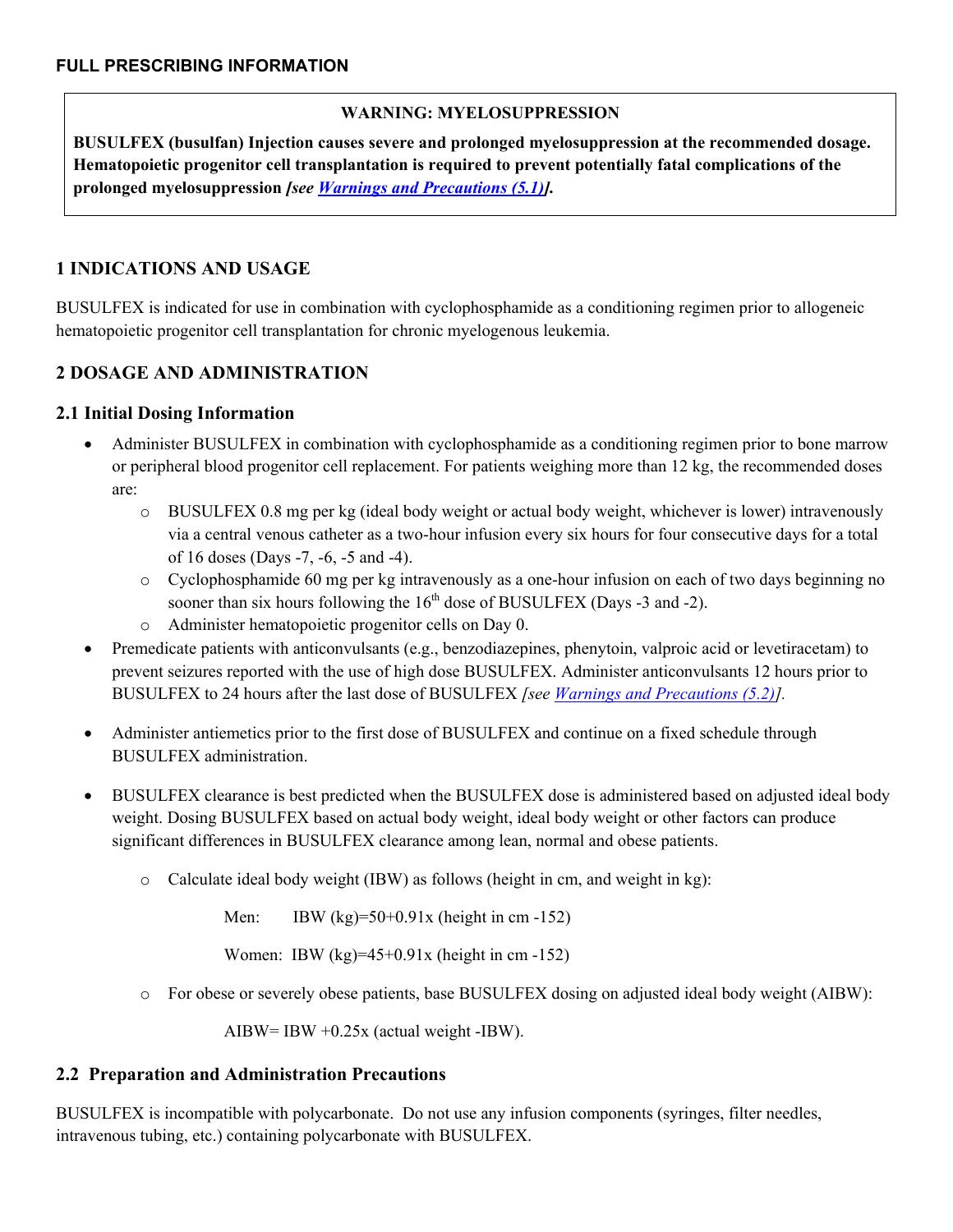Use an administration set with minimal residual hold-up volume (2 mL to 5 mL) for product administration.

BUSULFEX is a cytotoxic drug. Follow applicable special handling and disposal procedures. Skin reactions may occur with accidental exposure. Use gloves when preparing BUSULFEX. If BUSULFEX or diluted BUSULFEX solution contacts the skin or mucosa, wash the skin or mucosa thoroughly with water.

Visually inspect parenteral drug products for particulate matter and discoloration prior to administration whenever the solution and container permit. Do not use if particulate matter is seen in the BUSULFEX vial.

# <span id="page-2-1"></span>**2.3 Preparation for Intravenous Administration**

BUSULFEX must be diluted prior to intravenous infusion with either 0.9% Sodium Chloride Injection, USP (normal saline) or 5% Dextrose Injection, USP (D5W). The diluent quantity should be 10 times the volume of BUSULFEX, so that the final concentration of busulfan is approximately 0.5 mg per mL. Calculation of the dose for a 70 kg patient would be performed as follows:

(70 kg patient) x  $(0.8 \text{ mg per kg}) \div (6 \text{ mg per mL}) = 9.3 \text{ mL } BUSULEEX$  (56 mg total dose).

To prepare the final solution for infusion, add 9.3 mL of BUSULFEX to 93 mL of diluent (normal saline or D5W) as calculated below:

(9.3 mL BUSULFEX) x (10) =93 mL of either diluent plus the 9.3 mL of BUSULFEX to yield a final concentration of busulfan of 0.54 mg per mL (9.3 mL x 6 mg per mL  $\div$  102.3 mL =0.54 mg per mL).

All transfer procedures require strict adherence to aseptic techniques, preferably employing a vertical laminar flow safety hood while wearing gloves and protective clothing.

Always add the BUSULFEX to the diluent, not the diluent to the BUSULFEX. Mix thoroughly by inverting several times. Discard unused portion.

Infusion pumps should be used to administer the diluted BUSULFEX solution. Set the flow rate of the pump to deliver the entire prescribed BUSULFEX dose over two hours. Prior to and following each infusion, flush the indwelling catheter line with approximately 5 mL of 0.9% Sodium Chloride Injection, USP or 5% Dextrose Injection, USP. DO NOT infuse concomitantly with another intravenous solution of unknown compatibility. WARNING: RAPID INFUSION OF BUSULFEX HAS NOT BEEN TESTED AND IS NOT RECOMMENDED**.**

# <span id="page-2-2"></span>**3 DOSAGE FORMS AND STRENGTHS**

Injection: 60 mg/10 mL (6 mg/mL) as a clear, colorless, sterile, solution in a single-dose vial for *intravenous use only*.

# <span id="page-2-3"></span>**4 CONTRAINDICATIONS**

BUSULFEX is contraindicated in patients with a history of hypersensitivity to any of its components.

# <span id="page-2-4"></span>**5 WARNINGS AND PRECAUTIONS**

# <span id="page-2-0"></span>**5.1 Myelosuppression**

The most frequent serious consequence of treatment with BUSULFEX at the recommended dose and schedule is prolonged myelosuppression, occurring in all patients (100%). Severe granulocytopenia, thrombocytopenia, anemia, or any combination thereof may develop. Hematopoietic progenitor cell transplantation is required to prevent potentially fatal complications of the prolonged myelosuppression. Monitor complete blood counts, including white blood cell differentials, and quantitative platelet counts daily during treatment and until engraftment is demonstrated*.* Absolute neutrophil counts dropped below  $0.5x10^9$ /L at a median of 4 days post-transplant in 100% of patients treated in the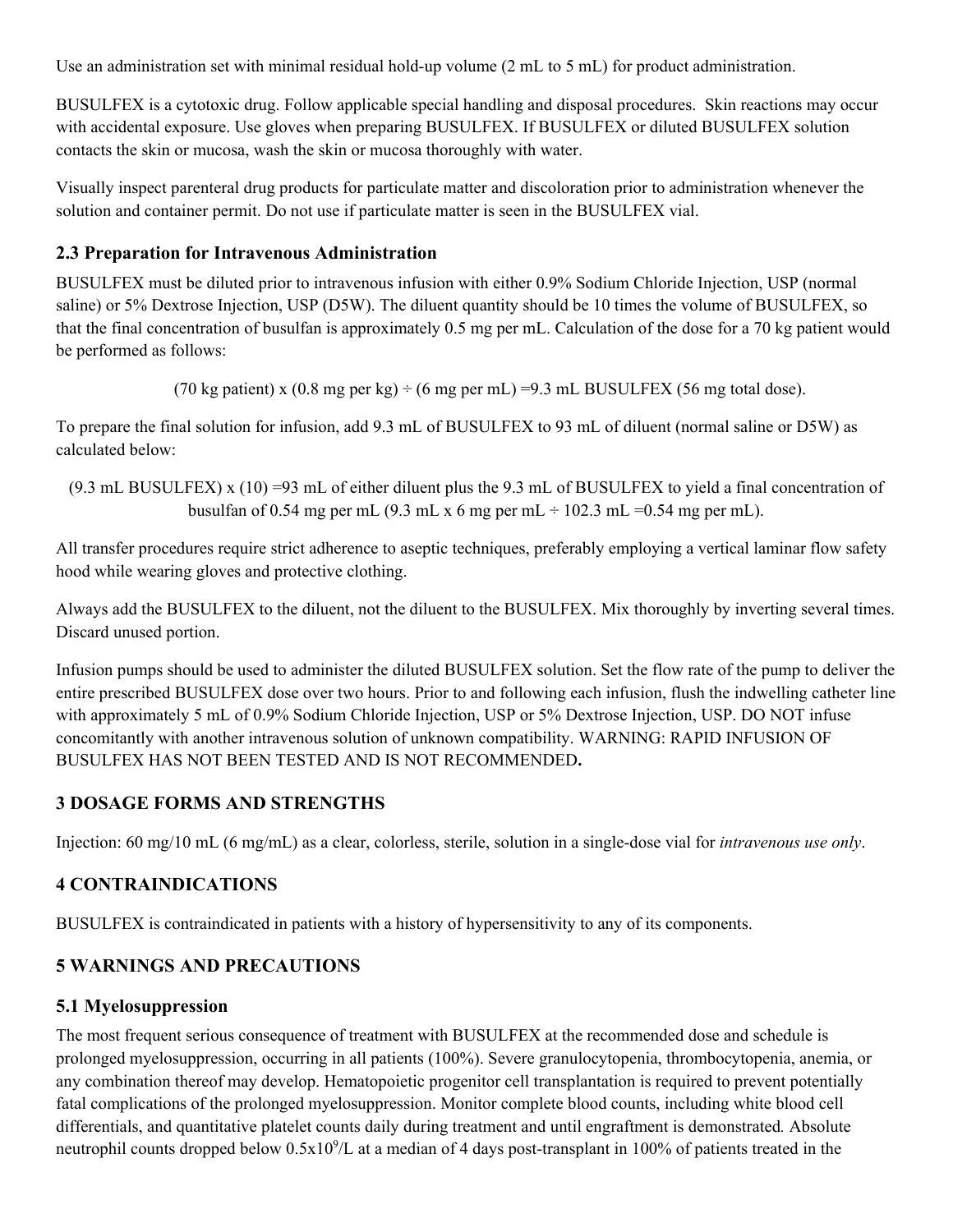BUSULFEX clinical trial. The absolute neutrophil count recovered at a median of 13 days following allogeneic transplantation when prophylactic filgrastim was used in the majority of patients. Thrombocytopenia (less than 25,000/mm3 or requiring platelet transfusion) occurred at a median of 5-6 days in 98% of patients. Anemia (hemoglobin less than 8.0 g/dL) occurred in 69% of patients. Use antibiotic therapy and platelet and red blood cell support when medically indicated.

# <span id="page-3-0"></span>**5.2 Seizures**

Seizures have been reported in patients receiving high-dose oral busulfan at doses producing plasma drug levels similar to those achieved following the recommended dosage of BUSULFEX. Despite prophylactic therapy with phenytoin, one seizure (1/42 patients) was reported during an autologous transplantation clinical trial of BUSULFEX. This episode occurred during the cyclophosphamide portion of the conditioning regimen, 36 hours after the last BUSULFEX dose. Initiate phenytoin therapy or any other alternative anti-convulsant prophylactic therapy (e.g., benzodiazepines, valproic acid or levetiracetam) prior to BUSULFEX treatment *[see [Dosage and Administration \(2.1\)\]](#page-1-1)*. Use caution when administering the recommended dose of BUSULFEX to patients with a history of a seizure disorder or head trauma or who are receiving other potentially epileptogenic drugs.

# <span id="page-3-1"></span>**5.3 Hepatic Veno-Occlusive Disease (HVOD)**

Current literature suggests that high busulfan area under the plasma concentration verses time curve (AUC) values (greater than 1,500 µM•min) may be associated with an increased risk of developing HVOD. Patients who have received prior radiation therapy, greater than or equal to three cycles of chemotherapy, or a prior progenitor cell transplant may be at an increased risk of developing HVOD with the recommended BUSULFEX dose and regimen. Based on clinical examination and laboratory findings, HVOD was diagnosed in 8% (5/61) of patients treated with BUSULFEX in the setting of allogeneic transplantation, was fatal in 2/5 cases (40%), and yielded an overall mortality from HVOD in the entire study population of  $2/61$  ( $3\%$ ). Three of the five patients diagnosed with HVOD were retrospectively found to meet the Jones' criteria. The incidence of HVOD reported in the literature from the randomized, controlled trials was 7.7%- 12% *[see [Clinical Studies \(14\)\]](#page-13-2).* Monitor serum transaminases, alkaline phosphatase, and bilirubin daily through BMT Day +28 to detect hepatotoxicity, which may herald the onset of HVOD*.*

# <span id="page-3-2"></span>**5.4 Embryo-fetal Toxicity**

BUSULFEX can cause fetal harm when administered to a pregnant woman based on animal data. Busulfan was teratogenic in mice, rats, and rabbits. The solvent, DMA, may also cause fetal harm when administered to a pregnant woman based on findings in animals. Advise pregnant women of the potential risk to a fetus. Advise females and males of reproductive potential to use effective contraception during and after treatment with BUSULFEX *[see Use in Specific Populations* (*[8.1,](#page-8-0) [8.3\)\]](#page-8-1)*.

# <span id="page-3-3"></span>**5.5 Cardiac Tamponade**

Cardiac tamponade has been reported in pediatric patients with thalassemia (8/400 or 2% in one series) who received high doses of oral busulfan and cyclophosphamide as the preparatory regimen for hematopoietic progenitor cell transplantation. Six of the eight children died and two were saved by rapid pericardiocentesis. Abdominal pain and vomiting preceded the tamponade in most patients. Monitor for signs and symptoms, promptly evaluate and treat if cardiac tamponade is suspected.

# <span id="page-3-4"></span>**5.6 Bronchopulmonary Dysplasia**

Bronchopulmonary dysplasia with pulmonary fibrosis is a rare but serious complication following chronic busulfan therapy. The average onset of symptoms is 4 years after therapy (range 4 months to 10 years)*.*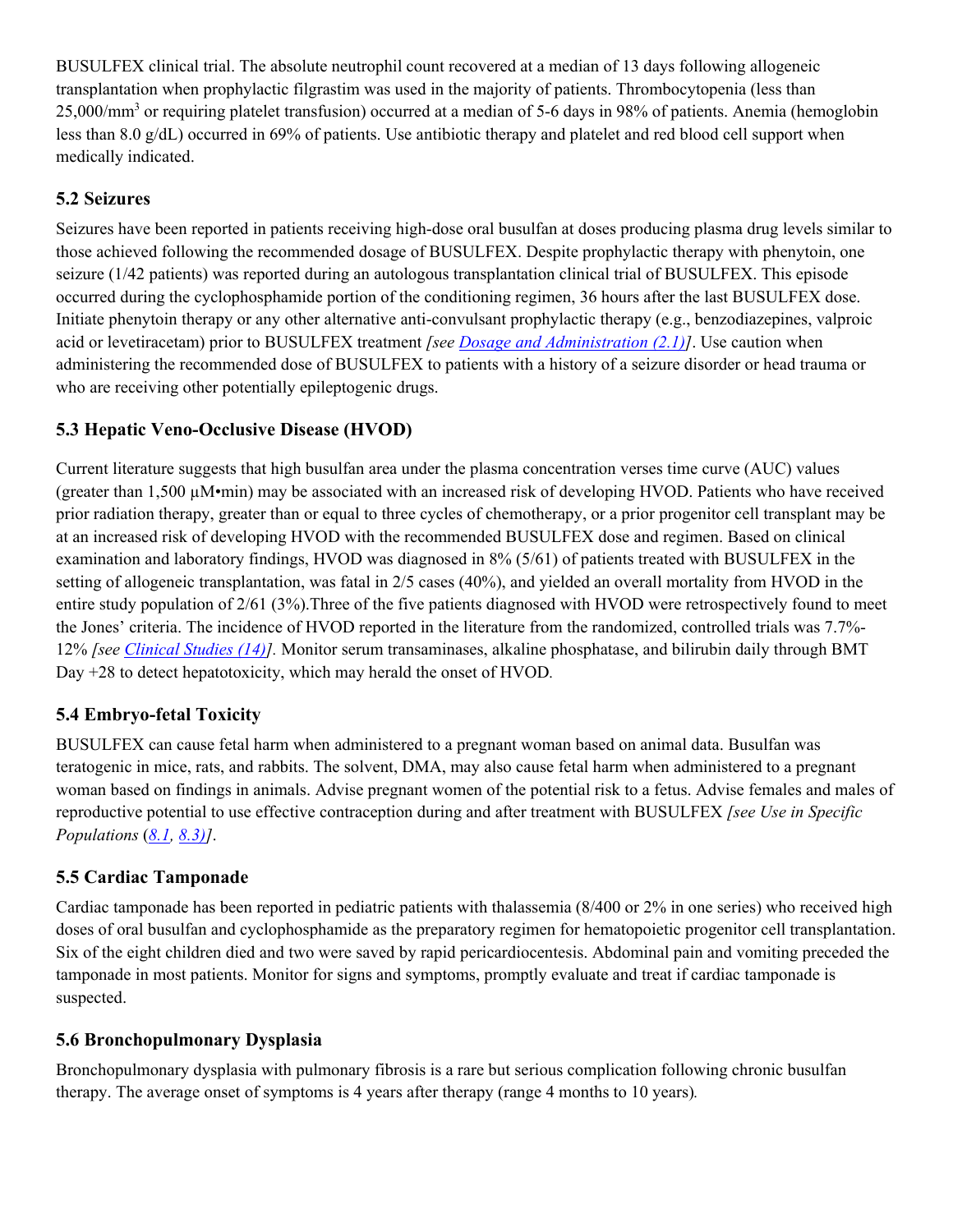# <span id="page-4-1"></span>**5.7 Cellular Dysplasia**

BUSULFEX may cause cellular dysplasia in many organs. Cytologic abnormalities characterized by giant, hyperchromatic nuclei have been reported in lymph nodes, pancreas, thyroid, adrenal glands, liver, lungs and bone marrow. This cytologic dysplasia may be severe enough to cause difficulty in the interpretation of exfoliative cytologic examinations of the lungs, bladder, breast and the uterine cervix*.*

# <span id="page-4-2"></span>**6 ADVERSE REACTIONS**

The following adverse reactions are discussed in more detail in other sections of the labeling:

- Myelosuppression *[see [Warnings and Precautions \(5.1\)\]](#page-2-0)*
- Seizures *[see [Warnings and Precautions \(](#page-3-0)*5.2*)]*
- Hepatic Veno-Occlusive Disease (HVOD) *[see [Warnings and Precautions \(](#page-3-1)*5.3)*]*
- Embryo-fetal Toxicity *[see [Warnings and Precautions \(5.4\)\]](#page-3-2)*
- Cardiac Tamponade *[see [Warnings and Precautions \(](#page-3-3)*5.5*)]*
- Bronchopulmonary Dysplasia *[see [Warnings and Precautions \(5.6\)\]](#page-3-4)*
- Cellular Dysplasia *[see [Warnings and Precautions \(](#page-4-1)*5.7*)]*

# <span id="page-4-0"></span>**6.1 Clinical Trials Experience**

Because clinical trials are conducted under widely varying conditions, adverse reaction rates observed in the clinical trials of a drug cannot be directly compared to rates in the clinical trials of another drug and may not reflect the rates observed in practice.

Adverse reaction information is primarily derived from the clinical study (N=61) of BUSULFEX and the data obtained for high-dose oral busulfan conditioning in the setting of randomized, controlled trials identified through a literature review.

In the BUSULFEX (busulfan) Injection allogeneic stem cell transplantation clinical trial, all patients were treated with BUSULFEX 0.8 mg per kg as a two-hour infusion every six hours for 16 doses over four days, combined with cyclophosphamide 60 mg per kg x2 days. Ninety-three percent (93%) of evaluable patients receiving this dose of BUSULFEX maintained an AUC less than 1,500  $\mu$ M•min for dose 9, which has generally been considered the level that minimizes the risk of HVOD.

Table 1 lists the non-hematologic adverse reactions events through Bone Marrow Transplantation (BMT) Day +28 at a rate greater than or equal to 20% in patients treated with BUSULFEX prior to allogeneic hematopoietic cell transplantation.

#### **Table 1: Summary of the Incidence (greater than or equal to 20%) of Non-Hematologic Adverse Reactions through BMT Day +28 in Patients who Received BUSULFEX Prior to Allogeneic Hematopoietic Progenitor Cell Transplantation**

| Non-Hematological Adverse Reactions <sup>1</sup> | <b>Percent Incidence</b> |
|--------------------------------------------------|--------------------------|
| <b>BODY AS A WHOLE</b>                           |                          |
| Fever                                            | 80                       |
| Headache                                         | 69                       |
| Asthenia                                         | 51                       |
| Chills                                           | 46                       |
| Pain                                             | 44                       |
| Edema General                                    | 28                       |
| Allergic Reaction                                | 26                       |
| <b>Chest Pain</b>                                | 26                       |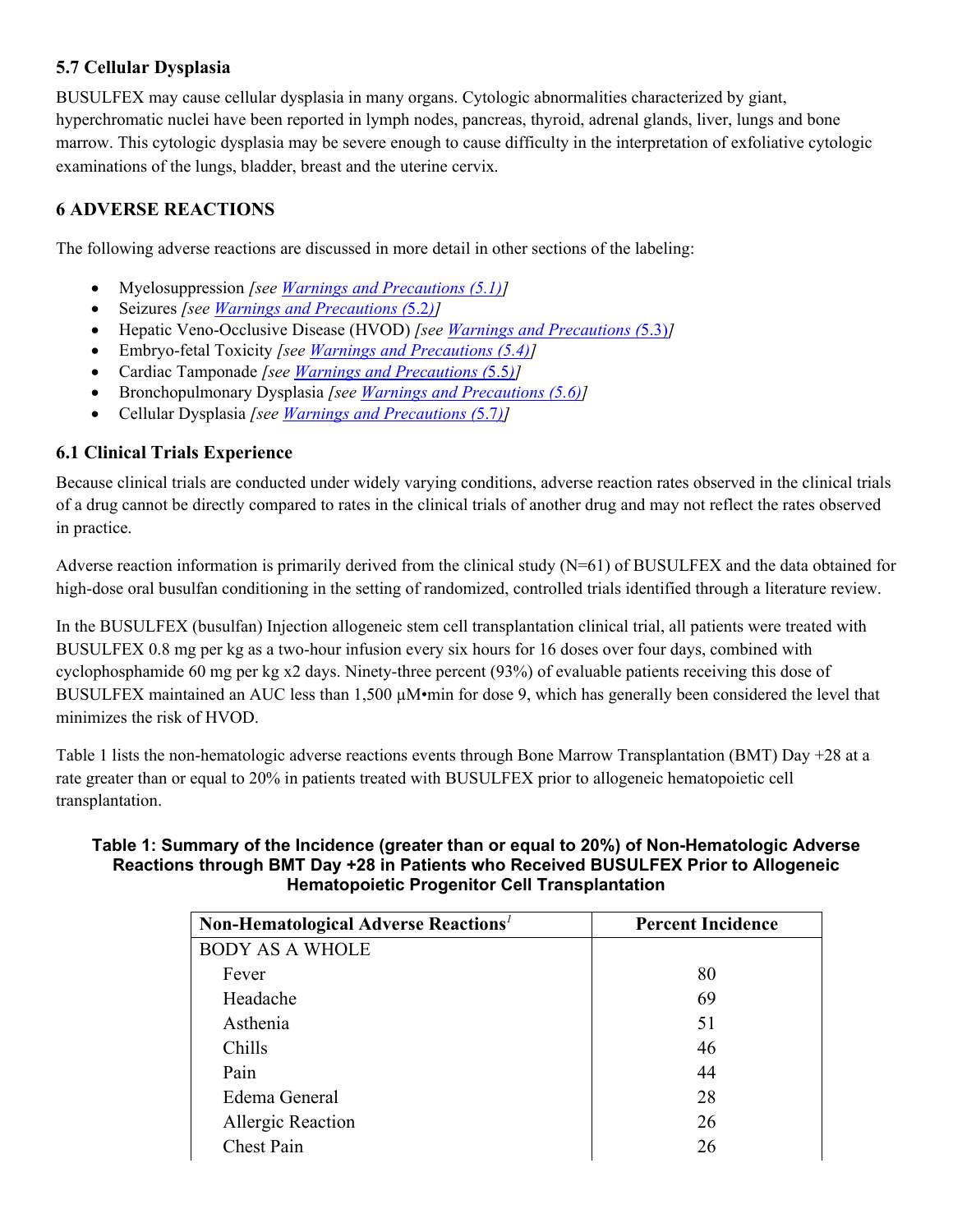| Inflammation at Injection Site   | 25 |  |  |  |
|----------------------------------|----|--|--|--|
| <b>Back Pain</b>                 | 23 |  |  |  |
| CARDIOVASCULAR SYSTEM            |    |  |  |  |
| Tachycardia                      | 44 |  |  |  |
| Hypertension                     | 36 |  |  |  |
| Thrombosis                       | 33 |  |  |  |
| Vasodilation                     | 25 |  |  |  |
| <b>DIGESTIVE SYSTEM</b>          |    |  |  |  |
| Nausea                           | 98 |  |  |  |
| Stomatitis (Mucositis)           | 97 |  |  |  |
| Vomiting                         | 95 |  |  |  |
| Anorexia                         | 85 |  |  |  |
| Diarrhea                         | 84 |  |  |  |
| Abdominal Pain                   | 72 |  |  |  |
| Dyspepsia                        | 44 |  |  |  |
| Constipation                     | 38 |  |  |  |
| Dry Mouth                        | 26 |  |  |  |
| <b>Rectal Disorder</b>           | 25 |  |  |  |
| <b>Abdominal Enlargement</b>     | 23 |  |  |  |
| METABOLIC AND NUTRITIONAL SYSTEM |    |  |  |  |
| Hypomagnesemia                   | 77 |  |  |  |
| Hyperglycemia                    | 66 |  |  |  |
| Hypokalemia                      | 64 |  |  |  |
| Hypocalcemia                     | 49 |  |  |  |
| Hyperbilirubinemia               | 49 |  |  |  |
| Edema                            | 36 |  |  |  |
| <b>SGPT</b> Elevation            | 31 |  |  |  |
| Creatinine Increased             | 21 |  |  |  |
| <b>NERVOUS SYSTEM</b>            |    |  |  |  |
| Insomnia                         | 84 |  |  |  |
| Anxiety                          | 72 |  |  |  |
| <b>Dizziness</b>                 | 30 |  |  |  |
| Depression                       | 23 |  |  |  |
| <b>RESPIRATORY SYSTEM</b>        |    |  |  |  |
| Rhinitis                         | 44 |  |  |  |
| Lung Disorder                    | 34 |  |  |  |
| Cough                            | 28 |  |  |  |
| Epistaxis                        | 25 |  |  |  |
| Dyspnea                          | 25 |  |  |  |
| <b>SKIN AND APPENDAGES</b>       |    |  |  |  |
| Rash                             | 57 |  |  |  |
| Pruritus                         | 28 |  |  |  |

<span id="page-5-0"></span>1. Includes all reported adverse reactions regardless of severity (toxicity grades 1-4)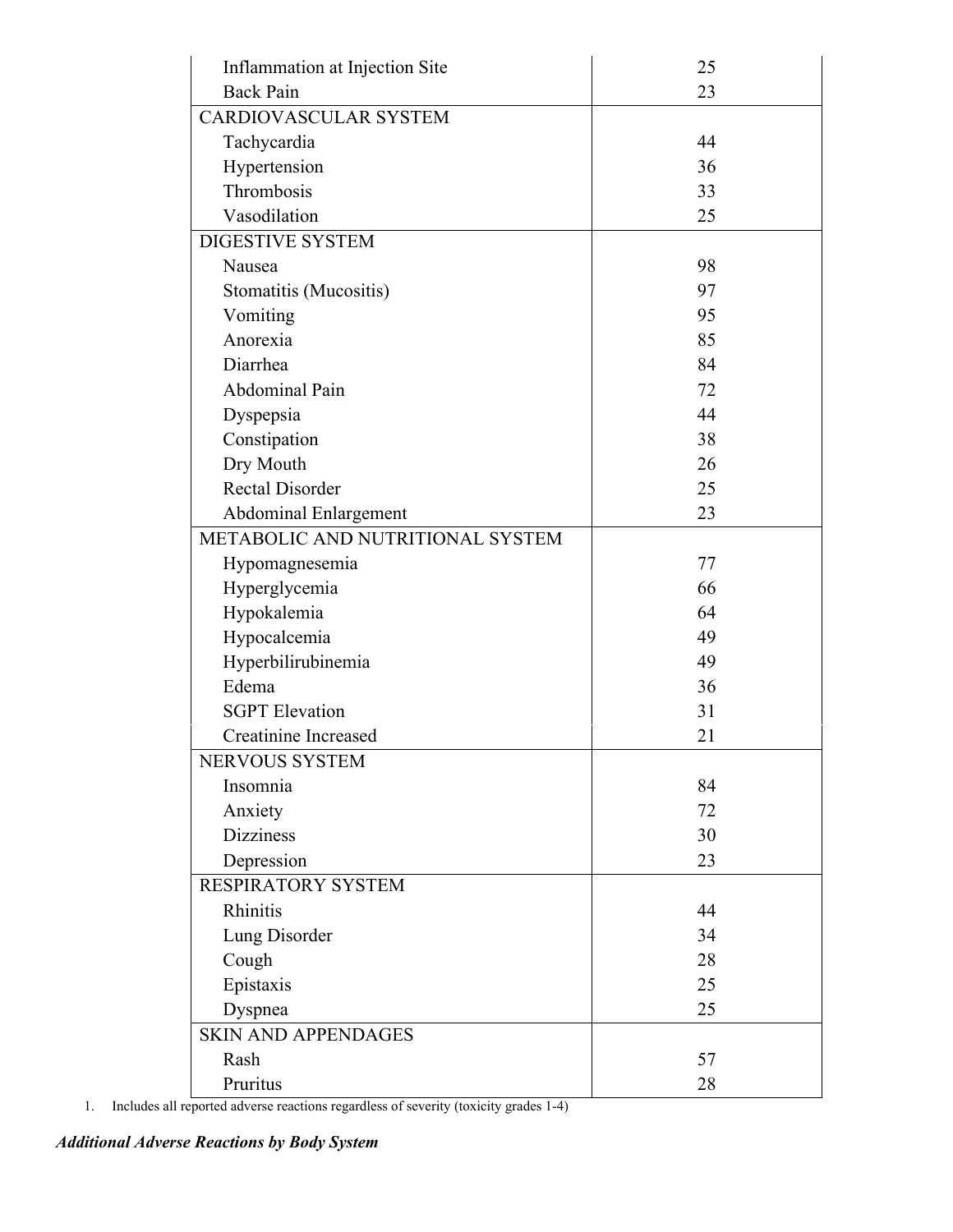**Hematologic***:* Prolonged prothrombin time

**Gastrointestinal:** Esophagitis, ileus, hematemesis, pancreatitis, rectal discomfort

**Hepatic:** Alkaline phosphatase increases, jaundice, hepatomegaly

**Graft-versus-host disease:** Graft-versus-host disease. There were 3 deaths (5%) attributed to GVHD.

**Edema:** Hypervolemia, or documented weight increase

**Infection:** Infection, pneumonia (fatal in one patient and life-threatening in 3% of patients)

**Cardiovascular:** Arrhythmia, atrial fibrillation, ventricular extrasystoles, third degree heart block, thrombosis (all episodes were associated with the central venous catheter), hypotension, flushing and hot flashes, cardiomegaly, ECG abnormality, left-sided heart failure, and pericardial effusion

**Pulmonary***:* Hyperventilation, alveolar hemorrhage (fatal in 3%), pharyngitis, hiccup, asthma, atelectasis, pleural effusion, hypoxia, hemoptysis, sinusitis, and interstitial fibrosis (fatal in a single case)

**Neurologic:** Cerebral hemorrhage, coma, delirium, agitation, encephalopathy, confusion, hallucinations, lethargy, somnolence

**Renal:** BUN increased, dysuria, oliguria, hematuria, hemorrhagic cystitis

**Skin:** Alopecia, vesicular rash, maculopapular rash, vesiculo-bullous rash, exfoliative dermatitis, erythema nodosum, acne, skin discoloration

**Metabolic:** Hypophosphatemia, hyponatremia

**Other Events:** Injection site pain, myalgia, arthralgia, ear disorder

## <span id="page-6-0"></span>**6.2 Postmarketing Experience**

Because these reactions are reported voluntarily from a population of uncertain size, it is not always possible to reliably estimate their frequency or establish a causal relationship to drug exposure. The following adverse reactions have been identified during post-approval use of BUSULFEX (busulfan) Injection:

*Blood and Lymphatic System Disorders*: febrile neutropenia

*Gastrointestinal Disorders*: tooth hypoplasia

*Metabolism and Nutrition Disorders*: tumor lysis syndrome

*Vascular Disorders*: thrombotic microangiopathy (TMA)

<span id="page-6-1"></span>*Infections and Infestations*: severe bacterial, viral (e.g., cytomegalovirus viremia) and fungal infections; and sepsis.

# **6.3 Oral Busulfan Literature Review**

A literature review identified four randomized, controlled trials that evaluated a high-dose oral busulfan-containing conditioning regimen for allogeneic bone marrow transplantation in the setting of CML *[see [Clinical Studies \(14\)\]](#page-13-2)*. The safety outcomes reported in those trials are summarized in Table 2 below for a mixed population of hematological malignancies (AML, CML, and ALL).

## **Table 2**: **Summary of safety analyses from the randomized, controlled trials utilizing a high dose oral busulfan-containing conditioning regimen that were identified in a literature review.**

| <b>Clift</b> |                          |          |           |             |         |  |
|--------------|--------------------------|----------|-----------|-------------|---------|--|
|              | <b>CML Chronic Phase</b> |          |           |             |         |  |
| TRM'         | VOD <sup>2</sup>         | $GVHD^3$ | Pulmonary | Hemorrhagic | Seizure |  |
|              |                          |          |           | Cystitis    |         |  |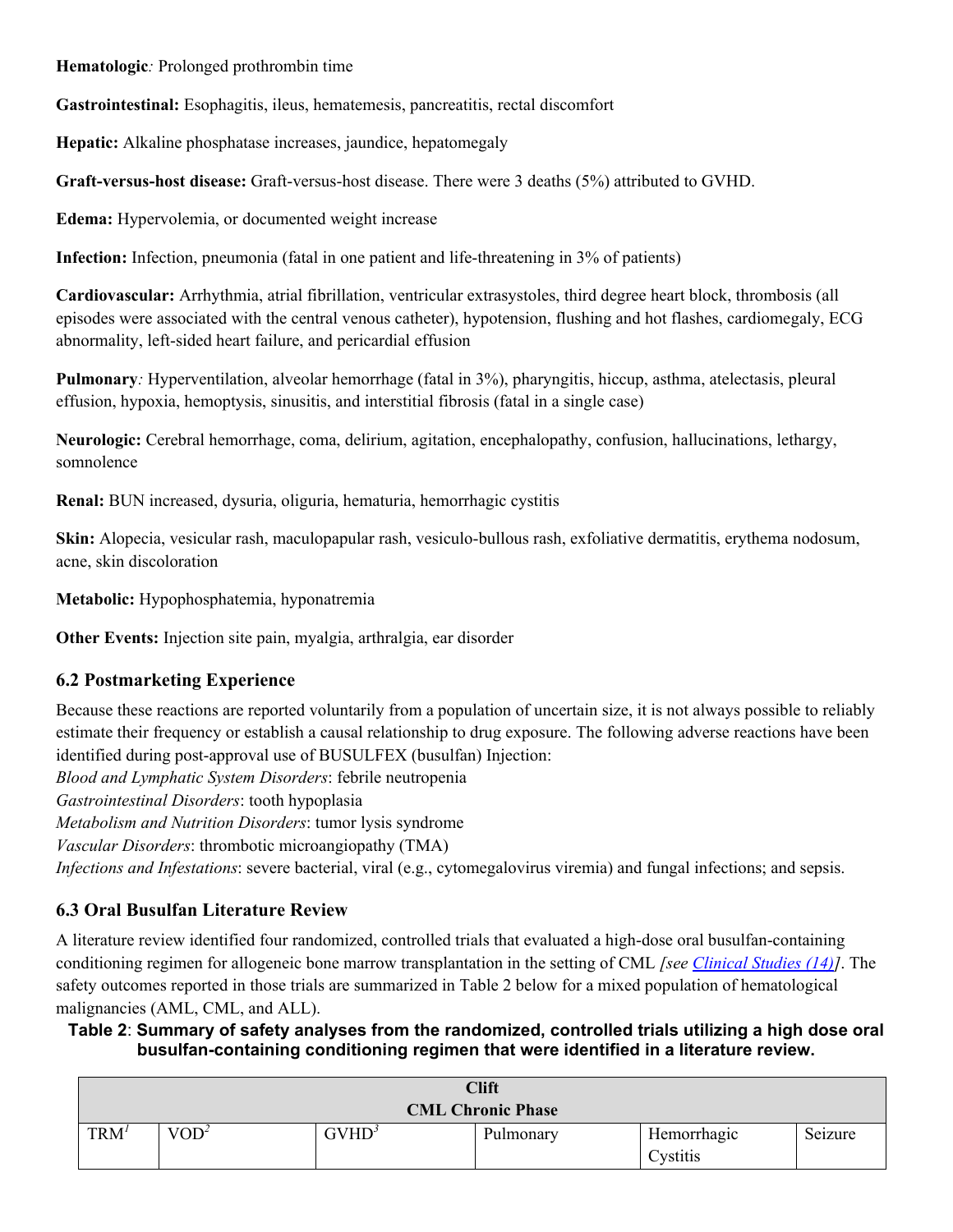| Death                    | No Report      | Acute≥Grade 2     | 1 death from             | No Report               | No Report |
|--------------------------|----------------|-------------------|--------------------------|-------------------------|-----------|
| $\leq 100d$              |                | $=35%$            | Idiopathic               |                         |           |
| $=4.1\%$                 |                | Chronic=41%       | Interstitial             |                         |           |
| (3/73)                   |                | (30/73)           | Pneumonitis              |                         |           |
|                          |                |                   | And                      |                         |           |
|                          |                |                   | 1 death from             |                         |           |
|                          |                |                   | Pulmonary                |                         |           |
|                          |                |                   | Fibrosis                 |                         |           |
|                          |                |                   | <b>Devergie</b>          |                         |           |
|                          |                |                   | <b>CML Chronic Phase</b> |                         |           |
| <b>TRM</b>               | <b>VOD</b>     | <b>GVHD</b>       | Pulmonary                | Hemorrhagic             | Seizure   |
|                          |                |                   |                          | Cystitis                |           |
| 38%                      | $7.7\%$ (5/65) | Acute≥Grade 2     | Interstitial             | $10.8\%$ (7/65)         | No Report |
|                          | Deaths=4.6%    | $=41%$            | Pneumonitis=             |                         |           |
|                          | (3/65)         | $(24/59$ at risk) | $16.9\%$ (11/65)         |                         |           |
|                          |                |                   | Ringden                  |                         |           |
|                          |                |                   | CML, AML, ALL            |                         |           |
| <b>TRM</b>               | <b>VOD</b>     | <b>GVHD</b>       | Pulmonary                | Hemorrhagic             | Seizure   |
|                          |                |                   |                          | Cystitis                |           |
| 28%                      | 12%            | Acute≥Grade 2     | Interstitial             | 24%                     | 6%        |
|                          |                | GVHD=26%          | Pneumonitis              |                         |           |
|                          |                | Chronic GVHD      | $=14%$                   |                         |           |
|                          |                | $=45%$            |                          |                         |           |
|                          |                |                   | <b>Blume</b>             |                         |           |
|                          |                |                   | CML, AML, ALL            |                         |           |
| <b>TRM</b>               | <b>VOD</b>     | <b>GVHD</b>       | Pulmonary                | Hemorrhagic<br>Cystitis | Seizure   |
| N <sub>o</sub><br>Report | Deaths         | Acute≥Grade 2     | No Report                | No Report               | No Report |
|                          | $=4.9%$        | GVHD=22%          |                          |                         |           |
|                          |                | $(13/58$ at risk) |                          |                         |           |
|                          |                | Chronic GVHD      |                          |                         |           |
|                          |                | $=31%$            |                          |                         |           |
|                          |                | $(14/45$ at risk) |                          |                         |           |

<span id="page-7-2"></span>1. TRM = Transplantation Related Mortality

<span id="page-7-3"></span>2. VOD = Veno-Occlusive Disease of the liver

<span id="page-7-4"></span>3. GVHD = Graft versus Host Disease

# <span id="page-7-1"></span>**7 DRUG INTERACTIONS**

# <span id="page-7-0"></span>**7.1 Drugs that Decrease BUSULFEX Clearance**

Itraconazole decreases busulfan clearance by up to 25%. Metronidazole decreases the clearance of busulfan to a greater extent than does itraconazole; metronidazole coadministration has been associated with increased busulfan toxicity. Fluconazole (200 mg) has been used with BUSULFEX.

Decreased clearance of busulfan was observed with concomitant use with deferasirox. The mechanism of this interaction is not fully elucidated. Discontinue iron chelating agents well in advance of administration of BUSULFEX to avoid increased exposure to busulfan.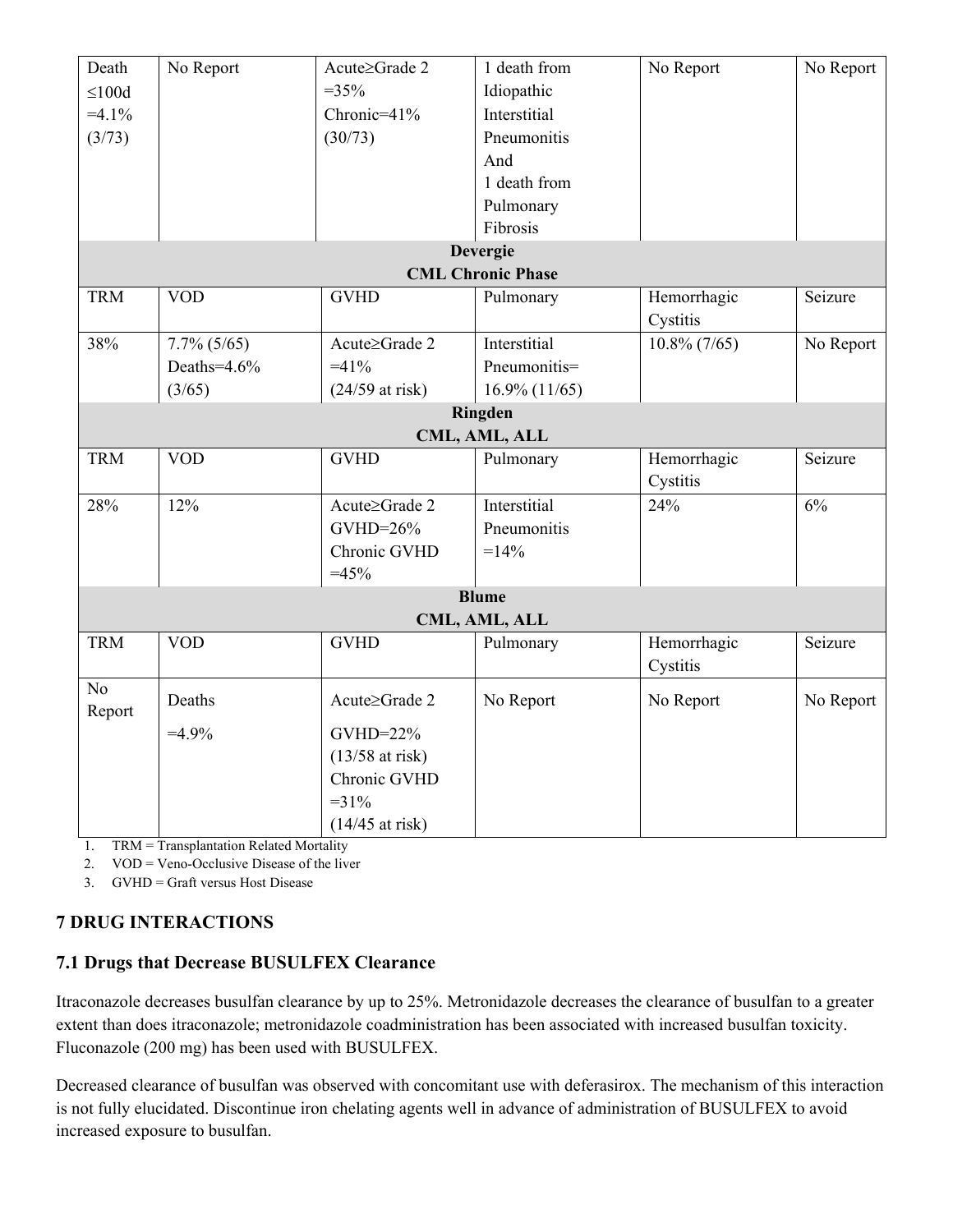Because busulfan is eliminated from the body via conjugation with glutathione, use of acetaminophen prior to (less than 72 hours) or concurrent with BUSULFEX may result in reduced busulfan clearance based upon the known property of acetaminophen to decrease glutathione levels in the blood and tissues.

# <span id="page-8-2"></span>**7.2 Drugs that Increase BUSULFEX Clearance**

Phenytoin increases the clearance of busulfan by 15% or more, possibly due to the induction of glutathione-S-transferase. Since the pharmacokinetics of BUSULFEX were studied in patients treated with phenytoin, the clearance of BUSULFEX at the recommended dose may be lower and exposure (AUC) higher in patients not treated with phenytoin.

# <span id="page-8-4"></span>**8 USE IN SPECIFIC POPULATIONS**

# <span id="page-8-0"></span>**8.1 Pregnancy**

## *Risk Summary*

BUSULFEX can cause fetal harm when administered to a pregnant woman based on animal data. Busulfan was teratogenic in mice, rats, and rabbits following administration during organogenesis. The solvent, DMA, may also cause fetal harm when administered to a pregnant woman. In rats, DMA doses of approximately 40% of the daily dose of DMA in the BUSULFEX dose on a mg/m2 basis given during organogenesis caused significant developmental anomalies (*see Data*). There are no available human data informing the drug-associated risk. Advise pregnant women of the potential risk to a fetus.

The background risk of major birth defects and miscarriage for the indicated populations are unknown. However, the background risk in the U.S. general population of major birth defects is 2-4% and of miscarriage is 15-20% of clinically recognized pregnancies.

## *Animal Data*

Following administration during organogenesis in animals, busulfan caused malformations and anomalies, including significant alterations in the musculoskeletal system, body weight gain, and size. In pregnant rats, busulfan produced sterility in both male and female offspring due to the absence of germinal cells in the testes and ovaries. The solvent, N,Ndimethylacetamide (DMA), administered to rats at doses of 400 mg/kg/day (about 40% of the daily dose of DMA in the BUSULFEX dose on a mg/m<sup>2</sup> basis) during organogenesis caused significant developmental anomalies. The most striking abnormalities included anasarca, cleft palate, vertebral anomalies, rib anomalies, and serious anomalies of the vessels of the heart.

# <span id="page-8-3"></span>**8.2 Lactation**

## *Risk Summary*

It is not known whether BUSULFEX is present in human milk. Because many drugs are excreted in human milk and because of the potential for tumorigenicity shown for busulfan in human and animal studies, discontinue breastfeeding during treatment with BUSULFEX.

# <span id="page-8-1"></span>**8.3 Females and Males of Reproductive Potential**

*Contraception*

# Females

BUSULFEX can cause fetal harm when administered to a pregnant woman *[*see *[Use in Specific Populations \(8.1\)\]](#page-8-0)*. Advise females of reproductive potential to use effective contraception during treatment with BUSULFEX and for 6 months following cessation of therapy.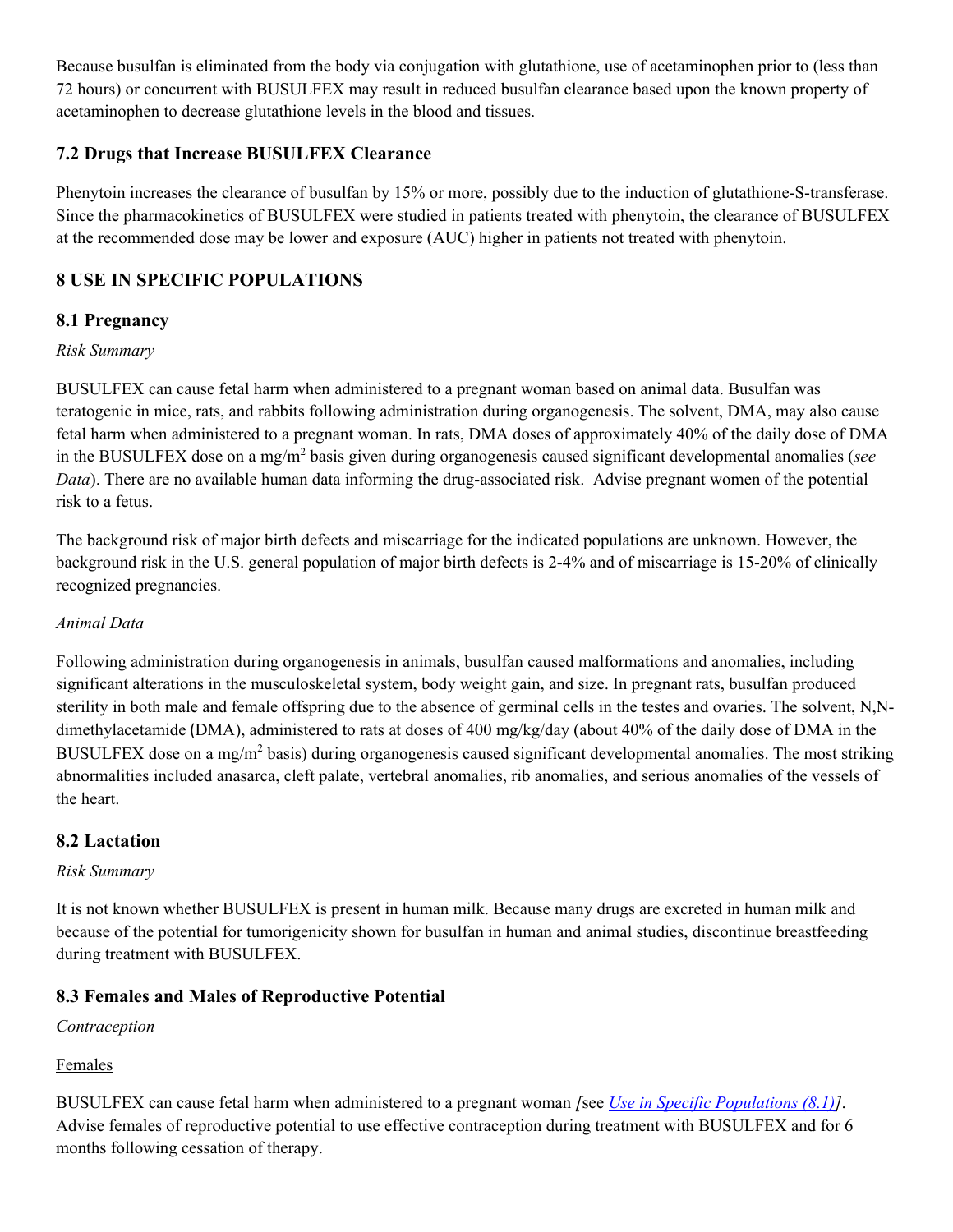# Males

BUSULFEX may damage spermatozoa and testicular tissue, resulting in possible genetic fetal abnormalities. Males with female sexual partners of reproductive potential should use effective contraception during treatment with BUSULFEX and for 3 months after cessation of therapy *[*see *[Nonclinical Toxicology \(13.1\)\]](#page-13-1).*

# *Infertility*

# Females

Ovarian suppression and amenorrhea commonly occur in premenopausal women undergoing chronic, low-dose busulfan therapy for chronic myelogenous leukemia. BUSULFEX may cause temporary or permanent infertility in prepubertal girls or in females of child-bearing potential treated with high-dose BUSULFEX in the conditioning regimen prior to allogeneic hematopoietic progenitor cell transplantation.

## Males

Sterility, azoospermia, and testicular atrophy have been reported in male patients.

# <span id="page-9-0"></span>**8.4 Pediatric Use**

The effectiveness of BUSULFEX in the treatment of CML has not been specifically studied in pediatric patients. An open-label, uncontrolled study evaluated the pharmacokinetics of BUSULFEX in 24 pediatric patients receiving BUSULFEX as part of a conditioning regimen administered prior to hematopoietic progenitor cell transplantation for a variety of malignant hematologic (N=15) or non-malignant diseases (N=9). Patients ranged in age from 5 months to 16 years (median 3 years). BUSULFEX dosing was targeted to achieve an area under the plasma concentration curve (AUC) of 900-1350 µM•min with an initial dose of 0.8 mg per kg or 1.0 mg per kg (based on Actual Body Weight (ABW)) if the patient was greater than 4 or less than or equal to 4 years, respectively. The dose was adjusted based on plasma concentration after completion of dose 1.

Patients received BUSULFEX doses every six hours as a two-hour infusion over four days for a total of 16 doses, followed by cyclophosphamide 50 mg per kg once daily for four days. After one rest day, hematopoietic progenitor cells were infused. All patients received phenytoin as seizure prophylaxis. The target AUC (900-1350±5% µM•min) for BUSULFEX was achieved at dose 1 in 71% (17/24) of patients. Steady state pharmacokinetic testing was performed at dose 9 and 13. BUSULFEX levels were within the target range for 21 of 23 evaluable patients.

All 24 patients experienced neutropenia (absolute neutrophil count (ANC) less than  $0.5x10^9/L$ ) and thrombocytopenia (platelet transfusions or platelet count less than  $20,000/\text{mm}^3$ ). Seventy-nine percent (19/24) of patients experienced lymphopenia (absolute lymphocyte count less than  $0.1x10^9$ ). In 23 patients, the ANC recovered to greater than  $0.5x10^9$ /L (median time to recovery = BMT day +13; range = BMT day +9 to +22). One patient who died on day +20 had not recovered to an ANC  $>0.5x10^9$ /L.

Four (17%) patients died during the study. Two patients died within 28 days of transplant; one with pneumonia and capillary leak syndrome, and the other with pneumonia and veno-occlusive disease. Two patients died prior to day 100; one due to progressive disease and one due to multi-organ failure.

Adverse reactions were reported in all 24 patients during the study period (BMT day -10 through BMT day +28) or poststudy surveillance period (day +29 through +100). These included vomiting (100%), nausea (83%), stomatitis (79%), HVOD (21%), graft-versus host disease (GVHD) (25%), and pneumonia (21%).

Based on the results of this 24-patient clinical trial, a suggested dosing regimen of BUSULFEX in pediatric patients is shown in the following dosing nomogram: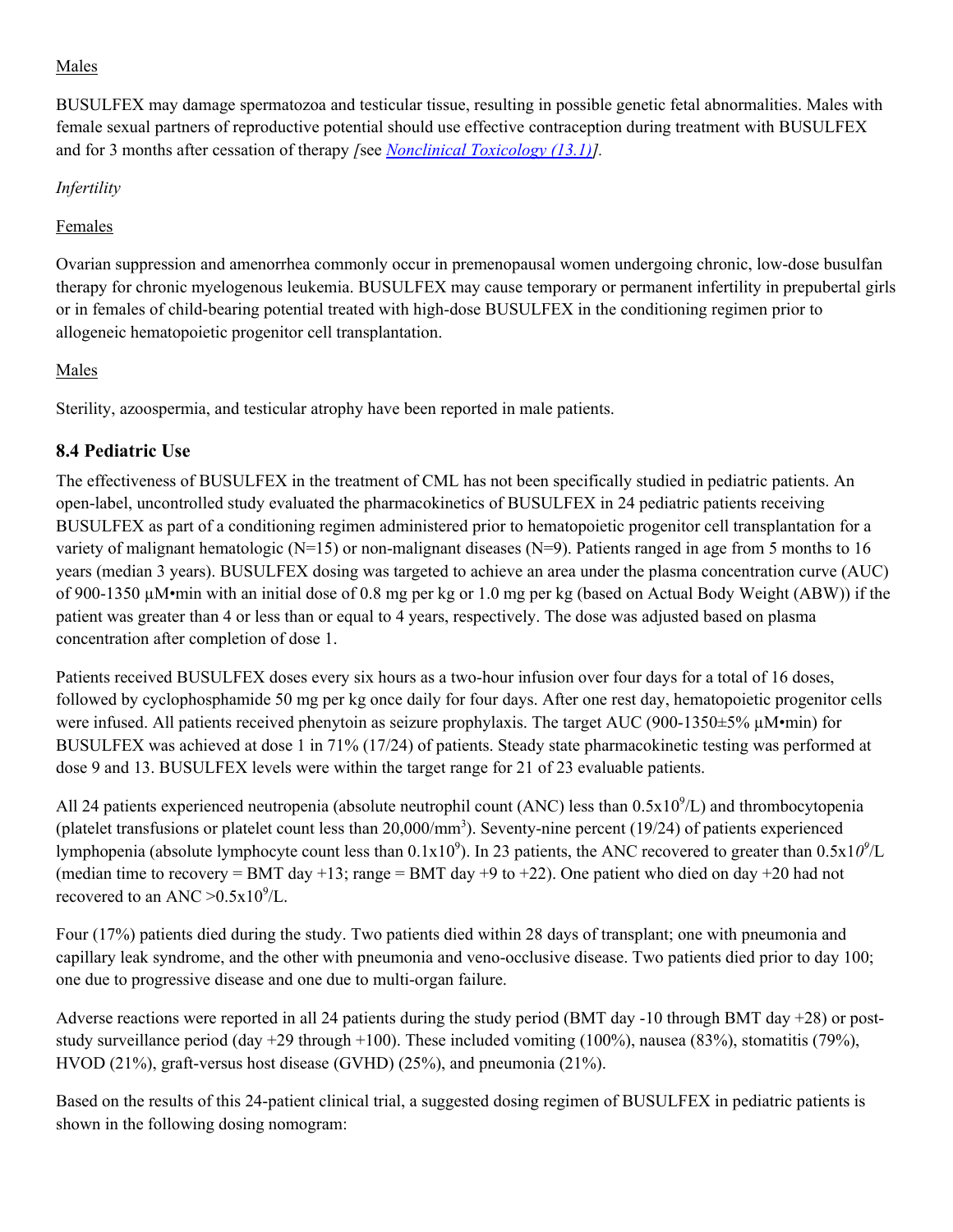| <b>BUSULFEX Dosing Nomogram</b> |                        |  |  |  |
|---------------------------------|------------------------|--|--|--|
| <b>Patient's Actual</b>         | <b>BUSULFEX Dosage</b> |  |  |  |
| <b>Body Weight (ABW)</b>        |                        |  |  |  |
| less than or equal to 12 kgs    | 1.1 (mg per $kg$ )     |  |  |  |
| greater than 12 kgs             | $0.8$ (mg per kg)      |  |  |  |

Simulations based on a pediatric population pharmacokinetic model indicate that approximately 60% of pediatric patients will achieve a target BUSULFEX exposure (AUC) between 900 to 1350  $\mu$ M•min with the first dose of BUSULFEX using this dosing nomogram. Therapeutic drug monitoring and dose adjustment following the first dose of BUSULFEX is recommended.

## **Dose Adjustment Based on Therapeutic Drug Monitoring**

Instructions for measuring the AUC of busulfan at dose 1 (see **Blood Sample Collection for AUC Determination**) and the formula for adjustment of subsequent doses to achieve the desired target AUC (1125  $\mu$ M•min), are provided below.

Adjusted dose (mg) = Actual Dose (mg) x Target AUC ( $\mu$ M•min)/Actual AUC ( $\mu$ M•min)

For example, if a patient received a dose of 11 mg busulfan and if the corresponding AUC measured was 800  $\mu$ M•min, for a target AUC of 1125  $\mu$ M•min, the target mg dose would be:

Mg dose =11 mg x 1125  $\mu$ M•min /800  $\mu$ M•min =15.5 mg

BUSULFEX dose adjustment may be made using this formula and instructions below.

#### **Blood Sample Collection for AUC Determination**

Calculate the AUC ( $\mu$ M•min) based on blood samples collected at the following time points:

For dose 1:2 hr (end of infusion), 4 hr and 6 hr (immediately prior to the next scheduled BUSULFEX administration). Actual sampling times should be recorded.

For doses other than dose 1: Pre-infusion (baseline), 2 hr (end of infusion), 4 hr and 6 hr (immediately prior to the next scheduled BUSULFEX administration).

## AUC calculations based on fewer than the three specified samples may result in inaccurate AUC determinations.

For each scheduled blood sample, collect one to three mL of blood into heparinized (Na or Li heparin) Vacutainer<sup>®</sup> tubes. The blood samples should be placed on wet ice immediately after collection and should be centrifuged (at 4°C) within one hour. The plasma, harvested into appropriate cryovial storage tubes, is to be frozen immediately at -20°C. All plasma samples are to be sent in a frozen state (i.e., on dry ice) to the assay laboratory for the determination of plasma busulfan concentrations.

## **Calculation of AUC**

BUSULFEX AUC calculations may be made using the following instructions and appropriate standard pharmacokinetic formula:

Dose 1 AUC<sub>infinity</sub> Calculation:  $AUC_{infinite} = AUC_{0-6hr} + AUC_{extrapolated}$ , where  $AUC_{0-6hr}$  is to be estimated using the linear trapezoidal rule and AUC extrapolated can be computed by taking the ratio of the busulfan concentration at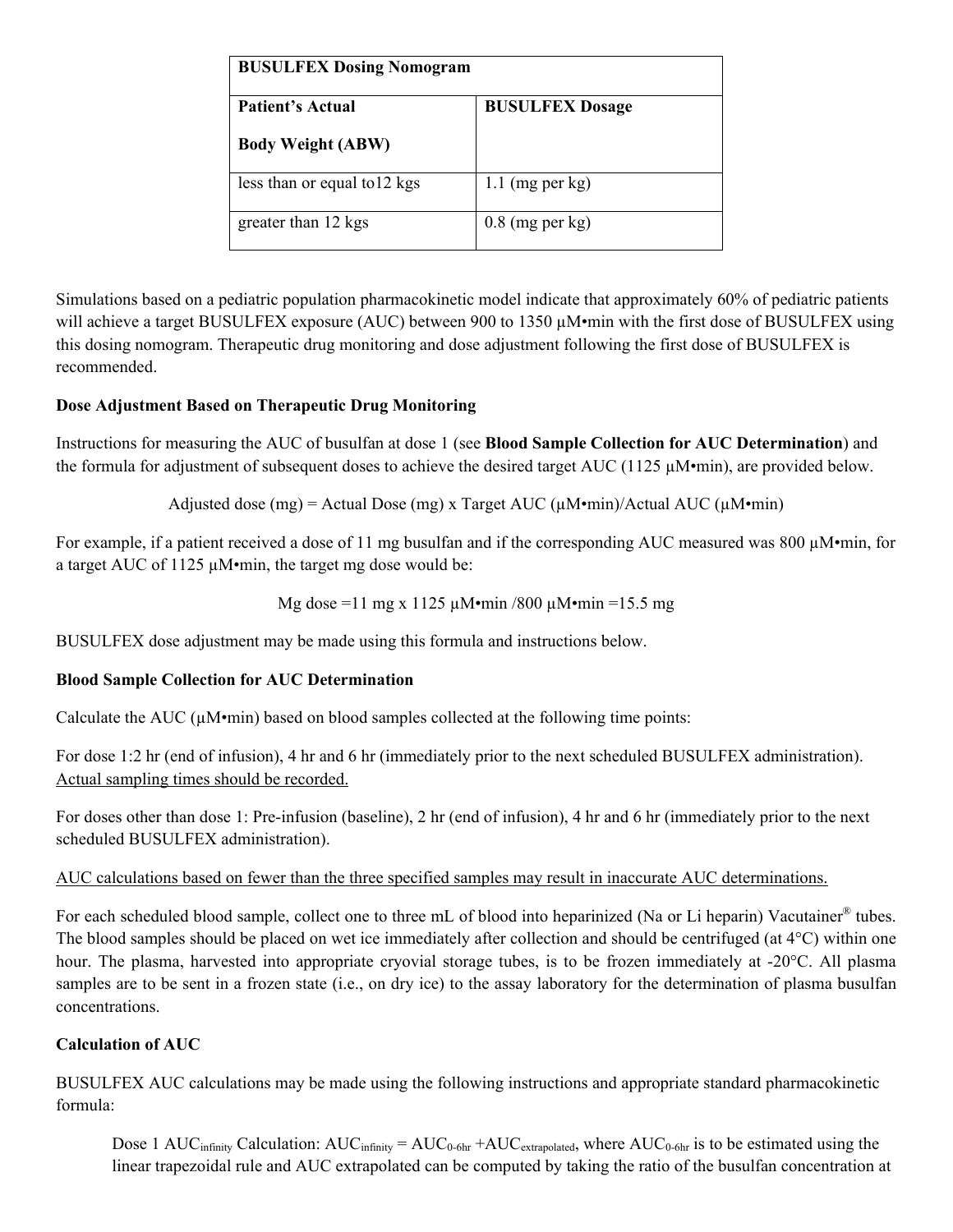Hour 6 and the terminal elimination rate constant,  $\lambda_z$ . The  $\lambda_z$  must be calculated from the terminal elimination phase of the busulfan concentration vs. time curve. A "0" pre-dose busulfan concentration should be assumed, and used in the calculation of AUC.

If the AUC is assessed subsequent to Dose 1, steady-state  $AUC_{ss}$  ( $AUC_{0-6hr}$ ) is to be estimated from the trough, 2 hr, 4 hr and 6 hr concentrations using the linear trapezoidal rule.

## **Instructions for Drug Administration and Blood Sample Collection for Therapeutic Drug Monitoring**

Use an administration set with minimal residual hold up (priming) volume (1 to 3 mL) for drug infusion to ensure accurate delivery of the entire prescribed dose and to ensure accurate collection of blood samples for therapeutic drug monitoring and dose adjustment.

Prime the administration set tubing with drug solution to allow accurate documentation of the start time of BUSULFEX infusion. Collect the blood sample from a peripheral IV line to avoid contamination with infusing drug. If the blood sample is taken directly from the existing central venous catheter (CVC), **DO NOT COLLECT THE BLOOD SAMPLE WHILE THE DRUG IS INFUSING** to ensure that the end of infusion sample is not contaminated with any residual drug. At the end of infusion (2 hr), disconnect the administration tubing and flush the CVC line with 5 mL of normal saline prior to the collection of the end of infusion sample from the CVC port. Collect the blood samples from a different port than that used for the BUSULFEX infusion. When recording the BUSULFEX infusion stop time, do not include the time required to flush the indwelling catheter line. Discard the administration tubing at the end of the two-hour infusion *[see [Dosage and Administration \(2.3\)\]](#page-2-1).*

## <span id="page-11-0"></span>**8.5 Geriatric Use**

Clinical studies of BUSULFEX did not include sufficient numbers of subjects aged 65 and over to determine whether they respond differently from younger subjects.

# <span id="page-11-1"></span>**10 OVERDOSAGE**

There is no known antidote to BUSULFEX other than hematopoietic progenitor cell transplantation. In the absence of hematopoietic progenitor cell transplantation, the recommended dosage for BUSULFEX would constitute an overdose of busulfan. The principal toxic effect is profound bone marrow hypoplasia/aplasia and pancytopenia, but the central nervous system, liver, lungs, and gastrointestinal tract may be affected. Monitor hematologic status closely and institute vigorous supportive measures as medically indicated. Survival after a single 140 mg dose of Myleran® Tablets in an 18 kg, 4-year old child has been reported. Inadvertent administration of a greater than normal dose of oral busulfan (2.1 mg per kg; total dose of 23.3 mg per kg) occurred in a 2-year old child prior to a scheduled bone marrow transplant without sequelae. An acute dose of 2.4 g was fatal in a 10-year old boy. There is one report that busulfan is dialyzable, thus dialysis should be considered in the case of overdose.

# <span id="page-11-2"></span>**11 DESCRIPTION**

Busulfan is a bifunctional alkylating agent known chemically as 1,4-butanediol, dimethanesulfonate. The molecular formula of busulfan is  $CH_3SO_2O(CH_2)4OSO_2CH_3$  with a molecular weight of 246 g/mole. Busulfan has the following chemical structure:

$$
\begin{array}{c}\n0 \\
CH_3 - \frac{1}{8} \\
O - CH_2 - CH_2 - CH_2 - CH_2 - O + \frac{1}{8} \\
O\n\end{array} = \begin{array}{c}\n0 \\
H_3 - \frac{1}{8} \\
O\n\end{array}
$$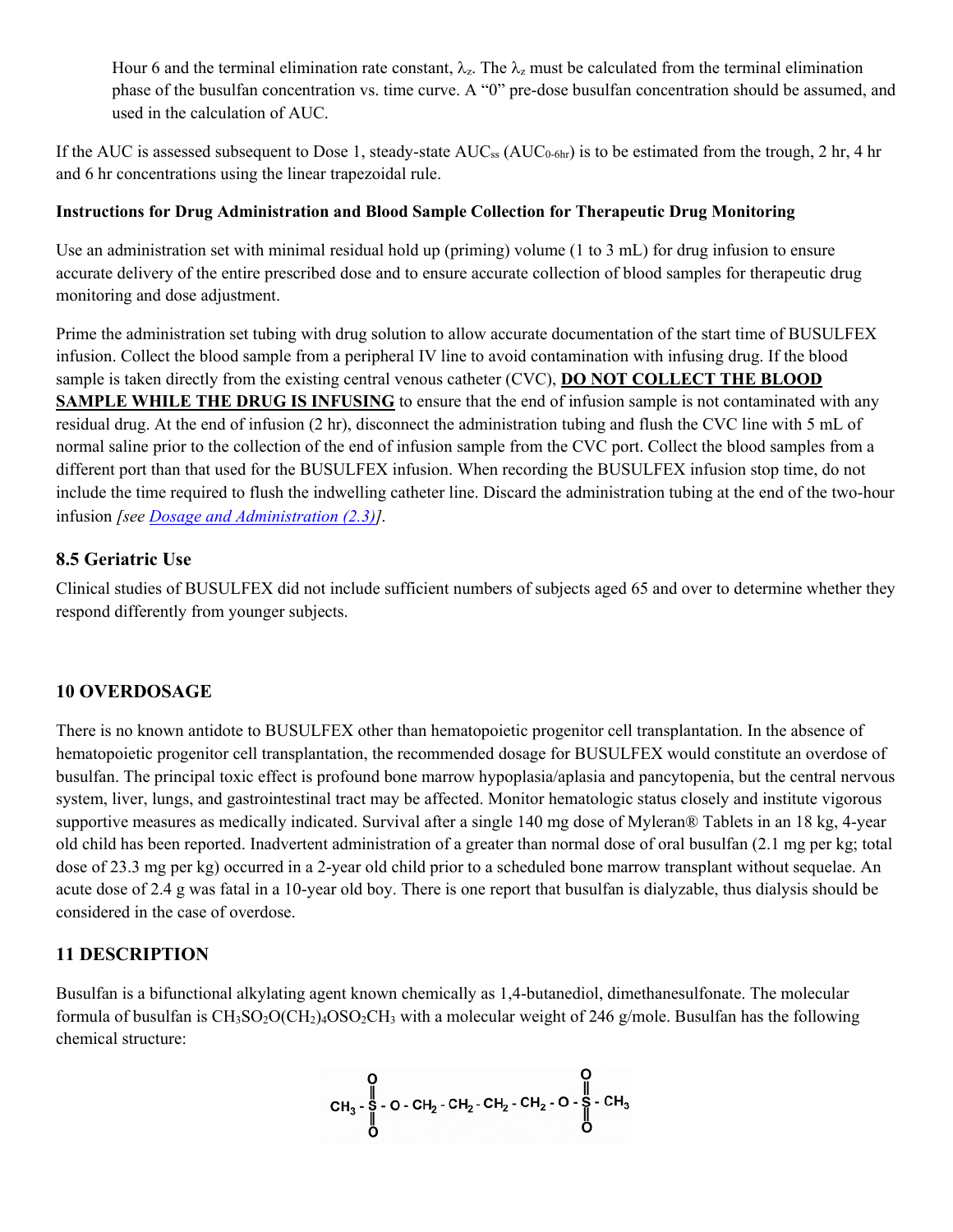BUSULFEX (busulfan) Injection is supplied as a clear, colorless, sterile, solution in 10 mL single-dose vials for intravenous administration upon dilution. Each vial contains 60 mg of busulfan in N,N-dimethylacetamide (DMA), 3.3 mL and Polyethylene Glycol 400, NF 6.7 mL. The solubility of busulfan in water is 0.1 g per L and the pH of BUSULFEX diluted to approximately 0.5 mg per mL busulfan in 0.9% Sodium Chloride Injection, USP or 5% Dextrose Injection, USP as recommended for infusion reflects the pH of the diluent used and ranges from 3.4 to 3.9.

# <span id="page-12-0"></span>**12 CLINICAL PHARMACOLOGY**

# <span id="page-12-1"></span>**12.1 Mechanism of Action**

Busulfan is a bifunctional alkylating agent in which two labile methanesulfonate groups are attached to opposite ends of a four-carbon alkyl chain. In aqueous media, busulfan hydrolyzes to release the methanesulfonate groups. This produces reactive carbonium ions that can alkylate DNA. DNA damage is thought to be responsible for much of the cytotoxicity of busulfan.

# <span id="page-12-2"></span>**12.3 Pharmacokinetics**

The pharmacokinetics of BUSULFEX were studied in 59 patients participating in a prospective trial of a BUSULFEXcyclophosphamide preparatory regimen prior to allogeneic hematopoietic progenitor stem cell transplantation. Patients received 0.8 mg/kg BUSULFEX every six hours, for a total of 16 doses over four days. Fifty-five of fifty-nine patients (93%) administered BUSULFEX maintained AUC values below the target value (less than1500 μM•min).

## **Table 3: Steady State Pharmacokinetic Parameters Following BUSULFEX® (busulfan) Infusion (0.8 mg per kg; N=59)**

|                                        | Mean | CV(%) | Range     |
|----------------------------------------|------|-------|-----------|
| $C_{\text{max}}$ (ng per               | 1222 | 18    | 496-1684  |
| $mL$ )                                 |      |       |           |
| <b>AUC</b>                             | 1167 | 20    | 556-1673  |
| $(\mu M \cdot min)$                    |      |       |           |
| $CL$ (mL per                           | 2.52 | 25    | 1.49-4.31 |
| min per $kg$ <sup><math>l</math></sup> |      |       |           |

<span id="page-12-3"></span>1. Clearance normalized to actual body weight for all patients.

BUSULFEX pharmacokinetics showed consistency between dose 9 and dose 13 as demonstrated by reproducibility of steady state C<sub>max</sub> and a low coefficient of variation for this parameter.

*Distribution:* Busulfan achieves concentrations in the cerebrospinal fluid approximately equal to those in plasma. Busulfan primarily binds to albumin (Mean  $\pm$  standard deviation=32.4  $\pm$  2.2%).

*Metabolism:* Busulfan is predominantly metabolized by conjugation with glutathione, both spontaneously and by glutathione S-transferase (GST) catalysis. This conjugate undergoes extensive oxidative metabolism in the liver.

*Excretion:* Following administration of <sup>14</sup>C-labeled busulfan to humans, approximately 30% of the radioactivity was excreted into the urine over 48 hours; negligible amounts were recovered in feces.

# *Specific Populations*

*Pediatric Patients:* In a pharmacokinetic study of BUSULFEX in 24 pediatric patients, the population pharmacokinetic (PPK) estimates of BUSULFEX for clearance (CL) and volume of distribution (V) were determined. For actual body weight, PPK estimates of CL and V were 4.04 L/hr per 20 kg (3.37 mL per min per kg; interpatient variability 23%); and 12.8 L per 20 kg (0.64 L per kg; interpatient variability 11%).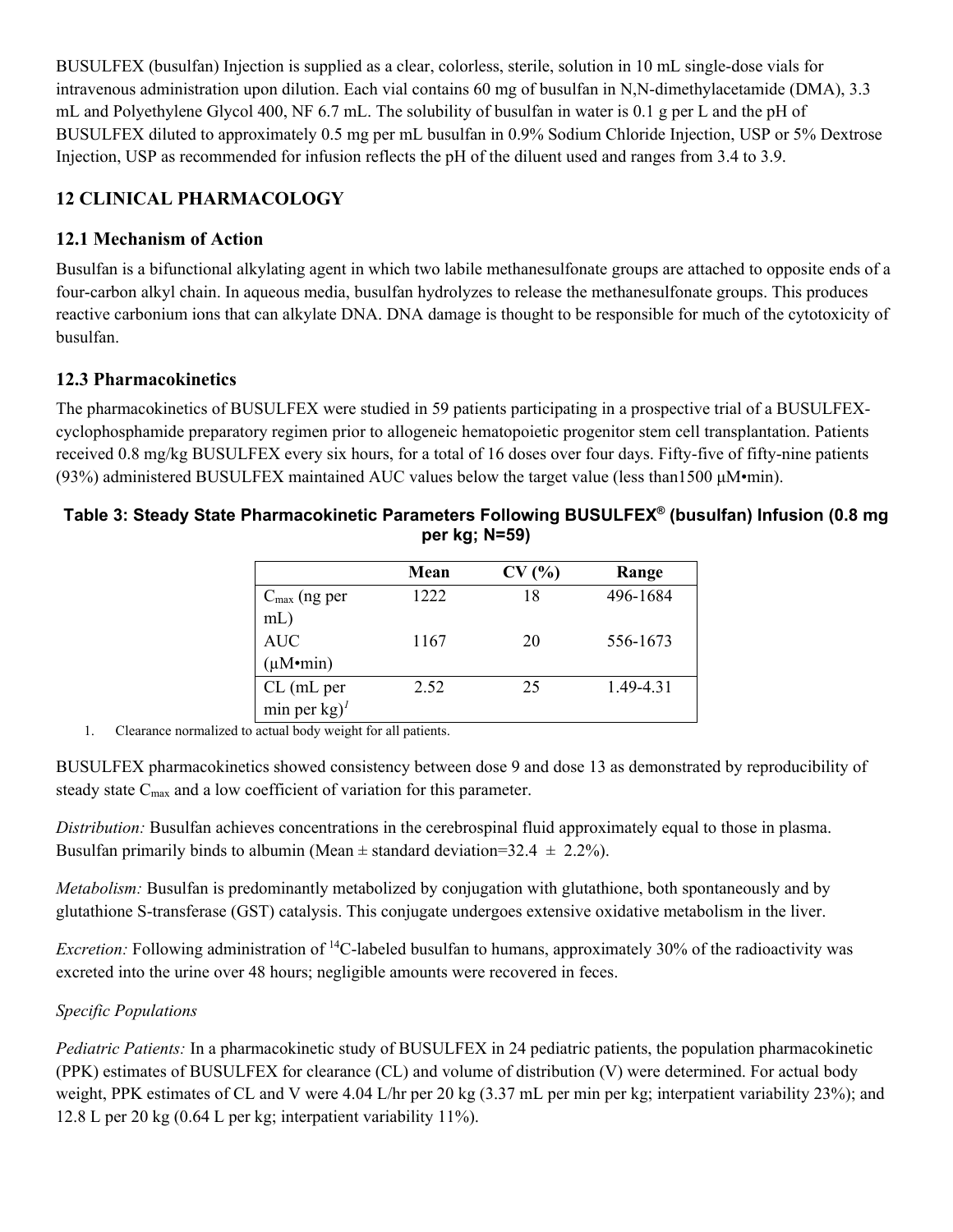# <span id="page-13-0"></span>**13 NONCLINICAL TOXICOLOGY**

# <span id="page-13-1"></span>**13.1 Carcinogenesis, Mutagenesis, Impairment of Fertility**

Busulfan is a mutagen and a clastogen. In *in vitro* tests it caused mutations in *Salmonella typhimurium* and *Drosophila melanogaster*. Chromosomal aberrations induced by busulfan have been reported *in vivo* (rats, mice, hamsters, and humans) and *in vitro* (rodent and human cells). The intravenous administration of busulfan (48 mg/kg given as biweekly doses of 12 mg/kg, or 30% of the total BUSULFEX dose on a mg/m<sup>2</sup> basis) has been shown to increase the incidence of thymic and ovarian tumors in mice.

Busulfan depleted oocytes of female rats and induced sterility in male rats and hamsters. The solvent DMA may also impair fertility. A DMA daily dose of 0.45 g/kg/day given to rats for nine days (equivalent to 44% of the daily dose of DMA contained in the recommended dose of BUSULFEX on a mg/m<sup>2</sup> basis) significantly decreased spermatogenesis in rats. A single subcutaneous dose of 2.2 g/kg (27% of the total DMA dose contained in BUSULFEX on a mg/m<sup>2</sup> basis) four days after insemination terminated pregnancy in 100% of tested hamsters *[see [Use in Specific Populations \(8.3\)\]](#page-8-1)*.

# <span id="page-13-2"></span>**14 CLINICAL STUDIES**

Documentation of the safety and efficacy of busulfan as a component of a conditioning regimen prior to allogeneic hematopoietic progenitor cell reconstitution is derived from two sources:

i) analysis of a prospective clinical trial of BUSULFEX that involved 61 patients diagnosed with various hematologic malignancies, and

ii) the published reports of randomized, controlled trials that employed high-dose oral busulfan as a component of a conditioning regimen for transplantation, which were identified in a literature review of five established commercial databases.

**Prospective Clinical Trial of BUSULFEX:** The prospective trial was a single-arm, open-label study in 61 patients who received BUSULFEX as part of a conditioning regimen for allogeneic hematopoietic stem cell transplantation. The study included patients with acute leukemia past first remission (first or subsequent relapse), with high-risk first remission, or with induction failure; chronic myelogenous leukemia (CML) in chronic phase, accelerated phase, or blast crisis; primary refractory or resistant relapsed Hodgkin's disease or non-Hodgkin's lymphoma; and myelodysplastic syndrome. Fortyeight percent of patients (29/61) were heavily pretreated, defined as having at least one of the following: prior radiation, greater than or equal to 3 prior chemotherapeutic regimens, or prior hematopoietic stem cell transplant. Seventy-five percent of patients (46/61) were transplanted with active disease.

Patients received 16 BUSULFEX doses of 0.8 mg per kg every 6 hours as a two-hour infusion for 4 days, followed by cyclophosphamide 60 mg per kg once per day for two days (BuCy2 regimen). All patients received 100% of their scheduled BUSULFEX regimen. No dose adjustments were made. After one rest day, allogeneic hematopoietic progenitor cells were infused. The efficacy parameters in this study were myeloablation (defined as one or more of the following: absolute neutrophil count [ANC] less than  $0.5x10^9/L$ , absolute lymphocyte count [ALC] less than  $0.1x10^9/L$ , thrombocytopenia defined as a platelet count less than  $20,000/\text{mm}^3$  or a platelet transfusion requirement) and engraftment (ANC greater than or equal to  $0.5x10^9$ /L).

All patients (61/61) experienced myeloablation. The median time to neutropenia was 4 days. All evaluable patients (60/60) engrafted at a median of 13 days post-transplant (range 9 to 29 days); one patient was considered non-evaluable because he died of a fungal pneumonia 20 days after BMT and before engraftment occurred. All but 13 of the patients were treated with prophylactic G-CSF. Evidence of donor cell engraftment and chimerism was documented in all patients who had a chromosomal sex marker or leukemic marker (43/43), and no patient with chimeric evidence of allogeneic engraftment suffered a later loss of the allogeneic graft. There were no reports of graft failure in the overall study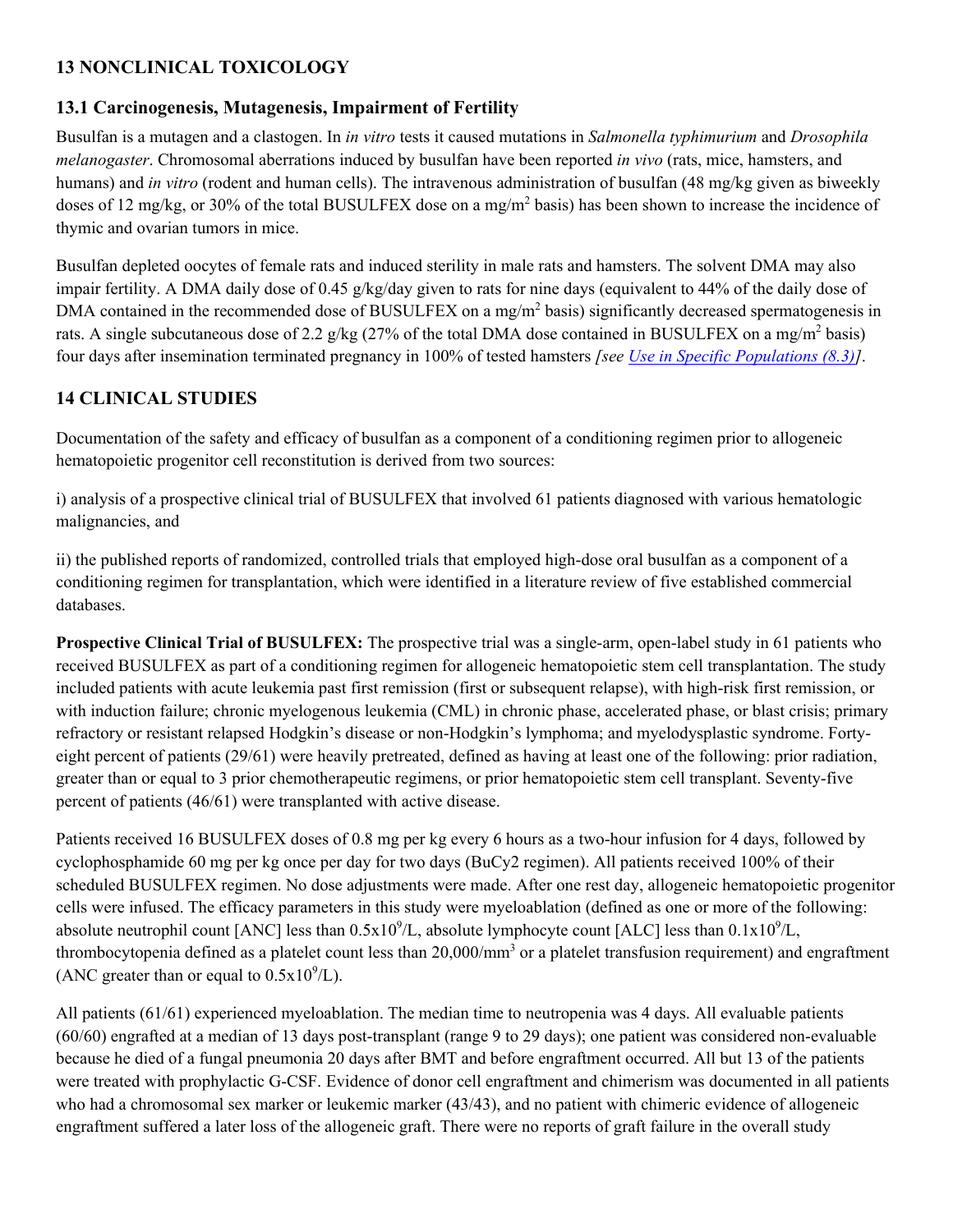population. The median number of platelet transfusions per patient was 6, and the median number of red blood cell transfusions per patient was 4.

Twenty-three patients (38%) relapsed at a median of 183 days post-transplant (range 36 to 406 days). Sixty-two percent of patients (38/61) were free from disease with a median follow-up of 269 days post-transplant (range 20 to 583 days). Forty-three patients (70%) were alive with a median follow up of 288 days post-transplant (range 51 to 583 days). There were two deaths before BMT Day  $+28$  and six additional patients died by BMT Day  $+100$ . Ten patients (16%) died after BMT Day +100, at a median of 199 days post-transplant (range 113 to 275 days).

**Oral Busulfan Literature Review:** Four publications of randomized, controlled trials that evaluated a high-dose oral busulfan-containing conditioning regimen (busulfan 4 mg/kg/d x4 days + cyclophosphamide 60 mg/kg/d x2 days) for allogeneic transplantation in the setting of CML were identified. Two of the studies (Clift and Devergie) had populations confined to CML in chronic phase that were randomized between conditioning with busulfan/cyclophosphamide (BU/CY) and cyclophosphamide/total body irradiation (CY/TBI). A total of 138 patients were treated with BU/CY in these studies. The populations of the two remaining studies (Ringden and Blume) included patients with CML, acute lymphoblastic leukemia (ALL), and acute myelogenous leukemia (AML). In the Nordic BMT Group study published by Ringden, et al., 57 patients had CML, and of those, 30 were treated with BU/CY. Patients with CML in chronic phase, accelerated phase, and blast crisis were eligible for this study. The participants with CML (34/122 patients) in a SWOG study published by Blume, et al., had disease beyond first chronic phase. Twenty of those CML patients were treated with BU/CY, and the TBI comparator arm utilized etoposide instead of cyclophosphamide.

Table 4 summarizes the efficacy analyses reported from these 4 studies.

## **Table 4: Summary of efficacy analyses from the randomized, controlled trials utilizing a high dose oral busulfan-containing conditioning regimen identified in a literature review.**

| <b>Clift</b> , 1994       |        |                         |        |                                    |        |                                                              |             |
|---------------------------|--------|-------------------------|--------|------------------------------------|--------|--------------------------------------------------------------|-------------|
| <b>CML Chronic Phase;</b> |        |                         |        |                                    |        |                                                              |             |
| 3 year Overall            |        | 3 year DFS              |        | Relapse                            |        | Time to Engraftment                                          |             |
| Survival                  |        | $(p=0.43)$              |        |                                    |        | (ANC greater than or<br>equal to 500)                        |             |
| <b>BU/CY</b>              | CY/TBI | <b>BU/CY</b>            | CY/TBI | <b>BU/CY</b>                       | CY/TBI | <b>BU/CY</b>                                                 | CY/TBI      |
| 80%                       | 80%    | 71%                     | 68%    | 13%                                | 13%    | 22.6 days                                                    | $22.3$ days |
| Devergie, 1995            |        |                         |        |                                    |        |                                                              |             |
| <b>CML Chronic Phase;</b> |        |                         |        |                                    |        |                                                              |             |
| 5 year Overall Survival   |        | 5 year DFS ( $p=0.75$ ) |        | Relapse (Relative Risk<br>analysis |        | Time to Engraftment<br>(ANC greater than or<br>equal to 500) |             |
| $(p=0.5)$                 |        |                         |        | BU/CY:CY/TBI)                      |        |                                                              |             |
|                           |        |                         |        | $(p=0.04)$                         |        |                                                              |             |
| <b>BU/CY</b>              | CY/TBI | <b>BU/CY</b>            | CY/TBI | <b>BU/CY</b>                       | CY/TBI | <b>BU/CY</b>                                                 | CY/TBI      |
| 60.6%                     | 65.8%  | 59.1%                   | 51.0%  | 4.10                               |        | None                                                         | None        |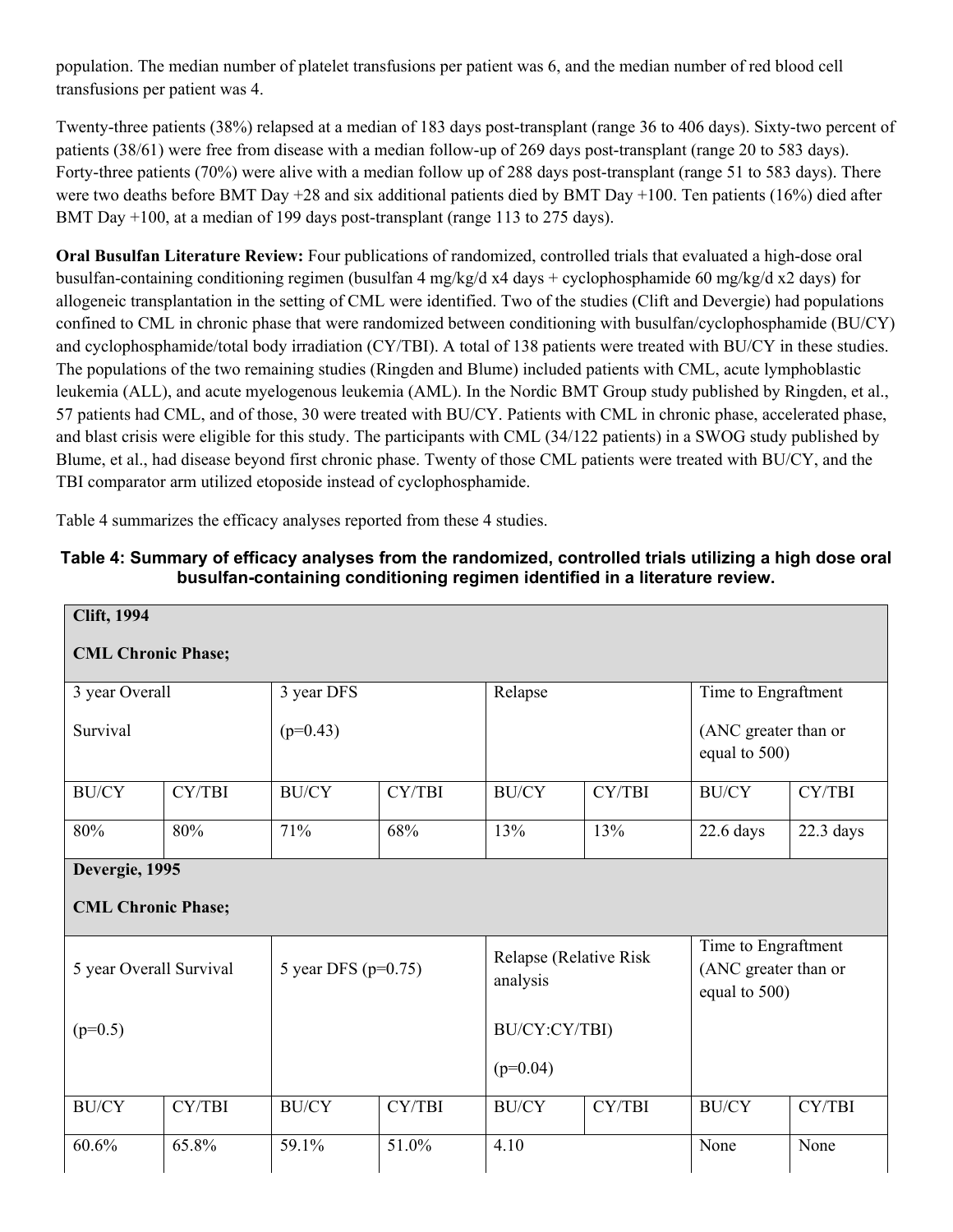| $\pm 11.7\%$                  | ±12.5%                                                                  | $\pm 11.8\%$                                               | $\pm 14\%$                           | $(95\%CI = 1.00 - 20.28)$ |         | Given                  | Given   |  |
|-------------------------------|-------------------------------------------------------------------------|------------------------------------------------------------|--------------------------------------|---------------------------|---------|------------------------|---------|--|
| Ringden, 1994                 |                                                                         |                                                            |                                      |                           |         |                        |         |  |
| CML, AML, ALL;                |                                                                         |                                                            |                                      |                           |         |                        |         |  |
|                               | 3 year Overall<br>3 year Relapse Free<br>Time to Engraftment<br>Relapse |                                                            |                                      |                           |         |                        |         |  |
| Survival                      |                                                                         | Survival                                                   |                                      | $(p=0.9)$                 |         | (ANC greater than 500) |         |  |
| (p<0.03)                      |                                                                         | $(p=0.065)$                                                |                                      |                           |         |                        |         |  |
| <b>BU/CY</b>                  | CY/TBI                                                                  | <b>BU/CY</b>                                               | CY/TBI                               | <b>BU/CY</b>              | CY/TBI  | <b>BU/CY</b>           | CY/TBI  |  |
| 62%                           | 76%                                                                     | 56%                                                        | 67%                                  | 22%                       | 26%     | 20 days                | 20 days |  |
| Blume, $19931$                |                                                                         |                                                            |                                      |                           |         |                        |         |  |
|                               |                                                                         | CML, AML, ALL; Relative Risk Analysis BU/CY: Etoposide/TBI |                                      |                           |         |                        |         |  |
| <b>DFS</b><br>RR of Mortality |                                                                         |                                                            | RR of Relapse<br>Time to Engraftment |                           |         |                        |         |  |
|                               |                                                                         | (Relative Risk analysis                                    |                                      |                           |         |                        |         |  |
|                               |                                                                         |                                                            |                                      | BU/CY:Eto/TBI)            |         |                        |         |  |
| <b>BU/CY</b>                  | Eto/TBI                                                                 | <b>BU/CY</b>                                               | Eto/TBI                              | <b>BU/CY</b>              | Eto/TBI | <b>BU/CY</b>           | Eto/TBI |  |
| 0.97                          |                                                                         | Not Given                                                  |                                      | 1.02                      |         | Not Given              |         |  |
| $(95\%$ CI=0.64-1.48)         |                                                                         |                                                            | $(95\% \text{ CI} = 0.56 - 1.86)$    |                           |         |                        |         |  |

<span id="page-15-4"></span>1. Eto = etoposide. TBI was combined with etoposide in the comparator arm of this study.

 $BU = Busulfan$ 

CY = Cyclophosphamide

TBI = Total Body Irradiation

DFS = Disease Free Survival

ANC = Absolute Neutrophil Count

# <span id="page-15-0"></span>**15 REFERENCES**

1. OSHA Hazardous Drugs. OSHA. [Accessed on June 18, 2014 from http://www.osha.gov/SLTC/hazardousdrugs/index.html]

# <span id="page-15-1"></span>**16 HOW SUPPLIED/STORAGE AND HANDLING**

# <span id="page-15-2"></span>**16.1 How Supplied**

BUSULFEX is packaged as a sterile solution in 10 mL single-dose clear glass vials, NDC 59148-070-90.

BUSULFEX is distributed as a unit carton of eight vials NDC 59148-070-91.

# <span id="page-15-3"></span>**16.2 Storage and Handling**

Unopened vials of BUSULFEX must be stored under refrigerated conditions between 2°C to 8°C (36°F to 46°F). Discard unused portion.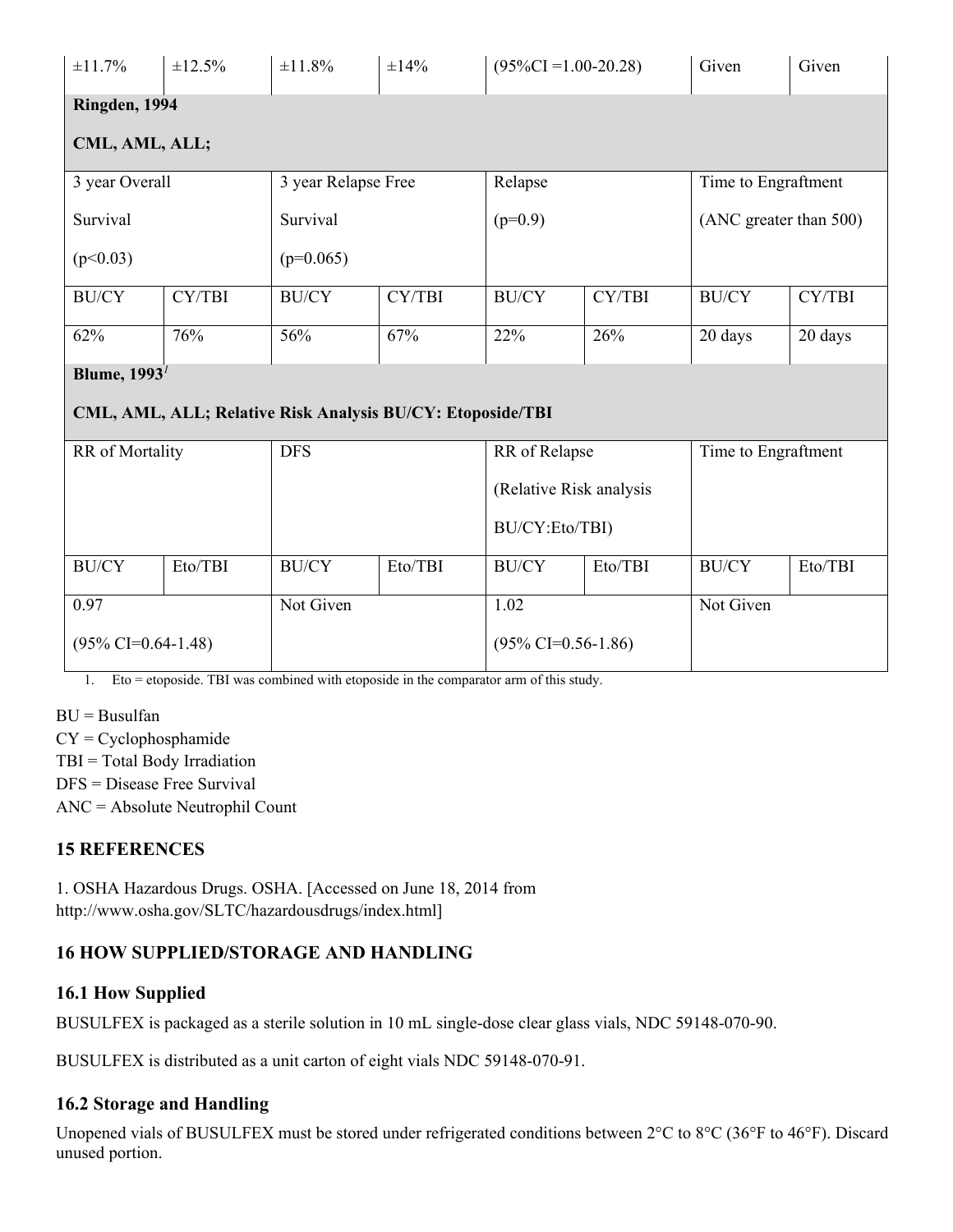BUSULFEX diluted in 0.9% Sodium Chloride Injection, USP or 5% Dextrose Injection, USP is stable at room temperature (25°C) for up to 8 hours but the infusion must be completed within that time.

BUSULFEX diluted in 0.9% Sodium Chloride Injection, USP is stable at refrigerated conditions (2°C to 8°C) for up to 12 hours but the infusion must be completed within that time.

BUSULFEX is a cytotoxic drug. Follow applicable special handling and disposal procedures<sup>1</sup>.

# <span id="page-16-0"></span>**17 PATIENT COUNSELING INFORMATION**

#### **Myelosuppression**

Advise patients of the possibility of developing low blood cell counts and the need for hematopoietic progenitor cell infusion. Instruct patients to immediately report to their healthcare provider if fever develops *[see [Warnings and](#page-2-0)  [Precautions \(5.1\)\]](#page-2-0).*

#### **Seizures**

Advise patients of the possibility of seizures and that they will be given medication to prevent them. Patients should be asked to report a history of seizure or head trauma *[see [Warnings and Precautions \(5.2\)](#page-3-0)*]*.*

## **Hepatic Veno-Occlusive Disease (HVOD)**

Advise patients of the risks associated with the use of BUSULFEX as well as the plan for regular blood monitoring during therapy. Specifically inform patients of the following: The risk of veno-occlusive liver disease *[see [Warnings and](#page-3-1)  [Precautions \(5.3\)\]](#page-3-1).*

## **Embryo-fetal Toxicity**

Advise females of reproductive potential of the potential risk to a fetus and to inform their healthcare provider with a known or suspected pregnancy *[see [Warnings and Precautions \(5.4\)](#page-3-2)* and *[Use in Specific Populations \(8.1\)\]](#page-8-0)*.

## **Females of Reproductive Potential**

Advise females of reproductive potential to use effective contraception during treatment with BUSULFEX and for 6 months following cessation of therapy *[see [Use in Specific Populations \(8.3\)\]](#page-8-1)*.

#### **Males of Reproductive Potential**

Advise males with female sexual partners of reproductive potential to use effective contraception during treatment with BUSULFEX and for 3 months following cessation of therapy *[*see *[Use in Specific Populations \(8.3\)\]](#page-8-1).*

#### **Lactation**

Advise females to discontinue breastfeeding during treatment with BUSULFEX *[see Use in [Specific Populations \(8.2\)\]](#page-8-3).*

#### **Infertility**

Advise females and males of reproductive potential that BUSULFEX may cause temporary or permanent infertility *[*see *[Use in Specific Populations \(8.3\)\]](#page-8-1).*

## **Cardiac Tamponade**

Advise patients of the risk of cardiac tamponade. Instruct patients to report to their healthcare provider symptoms of abdominal pain and vomiting *[see [Warnings and Precautions \(5.5\)\]](#page-3-3)*.

## **Bronchopulmonary Dysplasia**

Advise patients of the possibility of bronchopulmonary dysplasia with pulmonary fibrosis with chronic BUSULFEX therapy. Instruct patients to report symptoms of shortness of breath and cough to their healthcare provider. These symptoms could occur several months or years after therapy with BUSULFEX *[see Warnings [and Precautions \(5.6\)\]](#page-3-4)*.